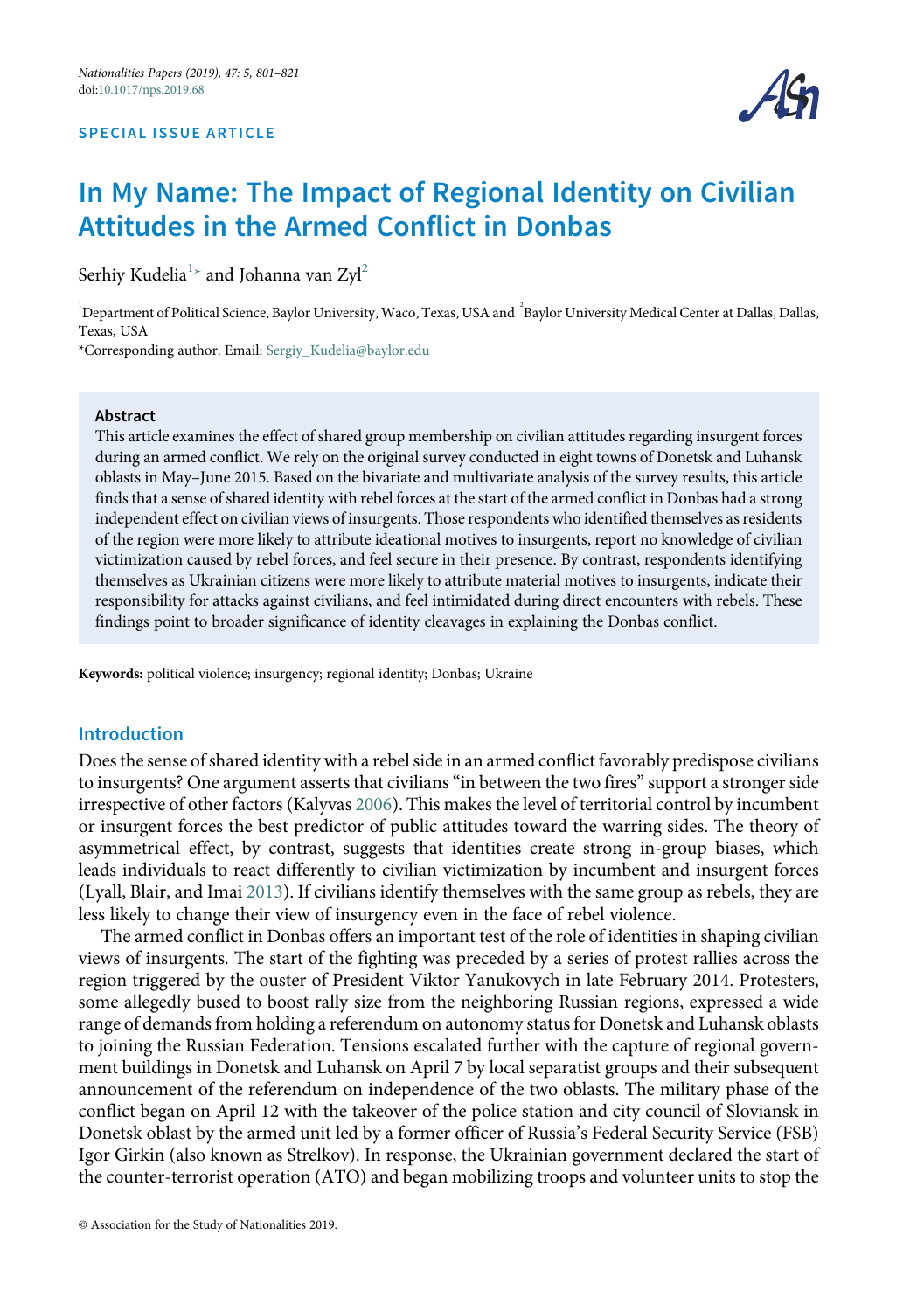separatist advance. In the first months of the conflict, armed separatist groups in various cities across the region lacked a unified command structure or any coherent ideology. The size and the composition of these units also differed in each town of the region. The two major units in Donetsk—Vostok Brigade and Oplot Battalion—were led by local commanders Aleksandr Khodokovsky and Aleksandr Zakharchenko and drew on local volunteers. By contrast, the core of the so-called Sloviansk brigade with Girkin in charge consisted of well-armed Russian paramilitaries with prior military experience and recent involvement in Moscow's campaign to annex Crimea. The rebel contingent in Antratsyt in Luhansk oblast included many Russian Don Cossacks led by their ataman Nikolai Kozitsyn. Other armed groups in towns like Druzhkivka, Lyman, or Artemivs'k (now Bakhmut) were much smaller, poorly equipped, and consisted predominantly of locals with diverse backgrounds ranging from former Afghan war veterans and local industry workers to petty criminals. Overall, the presence of Russian mercenaries in the region grew steadily in the first six months of the conflict with a limited number of Russian special operation forces (SOF) participating in covert actions in support of rebel units across the entire theater of operations (Reisinger and Golts [2014](#page-20-0)). Still, Russian regular army units engaged in the conflict only in late August in order to prevent the impending defeat of separatist formations (General'na Prokuratura Ukrainy [2017](#page-18-0)).

The broad range of actors involved in organizing and waging the war in Donbas allows for different conceptualizations of the conflict. While some scholars view it primarily as a "hybrid war" between Russia and Ukraine and put an emphasis on its external causes, others analyze the conflict through the theoretical lens of rebellions or insurgency campaigns and focus on the conflict's internal drivers.<sup>[1](#page-17-0)</sup> These alternative views of the conflict, however, are not necessarily mutually exclusive. As Bukkvol [\(2016,](#page-18-0) 19) notes, covert deployment of Russian SOF in a hybrid warfare role "in no way excludes that there also was significant local initiative for rebellion against Kiev." This article views the conflict in its first months as primarily of an asymmetric nature with the Ukrainian armed forces facing weaker and poorly organized rebel units composed mainly of lightly armed locals or Russian mercenaries who could easily blend with civilians. Hence, we recognize the armed conflict in Donbas at its initial stage as an example of an irregular insurgency campaign.<sup>[2](#page-17-0)</sup>

Despite becoming a hotbed of separatism in the spring of 2014, Donbas has been relatively heterogeneous in its identity structure. While most of its residents (44%) at the time prioritized various localized forms of identity over national attachment, a quarter of respondents in the region have identified themselves primarily as Ukrainian citizens (Rating Group [2014,](#page-20-0) 17). Hence, if identities affected public views of insurgency, we should see major differences in the way locals in Donbas responded to the presence of insurgents in their localities. Those prioritizing local identities should have been more supportive of the movement, which promised to protect locals from encroachments of the new government in Kyiv. By contrast, those identifying themselves with Ukraine, should have viewed such a movement as a threat to their own status and welfare. At the same time, if identity is a trivial factor in the conflict it should have no effect on the local attitudes to insurgents.

This article tests the theoretical proposition about the impact of identity using an original survey conducted in May–June 2015 in eight towns of the Donbas region. Each of these towns was under insurgent control in April–July 2014 and under full government control when the survey was conducted. Based on bivariate and multivariate regression analysis we find strong evidence that the respondents' identity influenced their views of insurgents. Those who identified themselves with the region or their hometown were more likely to attribute ideational motives to their actions. They were also less likely to feel threatened by insurgents and to report instances of civilian victimization on the part of separatist fighters. By contrast, those who identified themselves as Ukrainian citizens were more likely to attribute material motives to insurgents, experience fear in their presence, and report knowledge of civilian harm caused by rebel actions. Other variables, such as age, language use, or level of education, had no significant effect on their views of insurgents. This article offers the first empirical evidence of the relevance of identity cleavage for explaining the origins and dynamics of the armed conflict in Donbas. It argues that the strength of regional identity in Donbas facilitated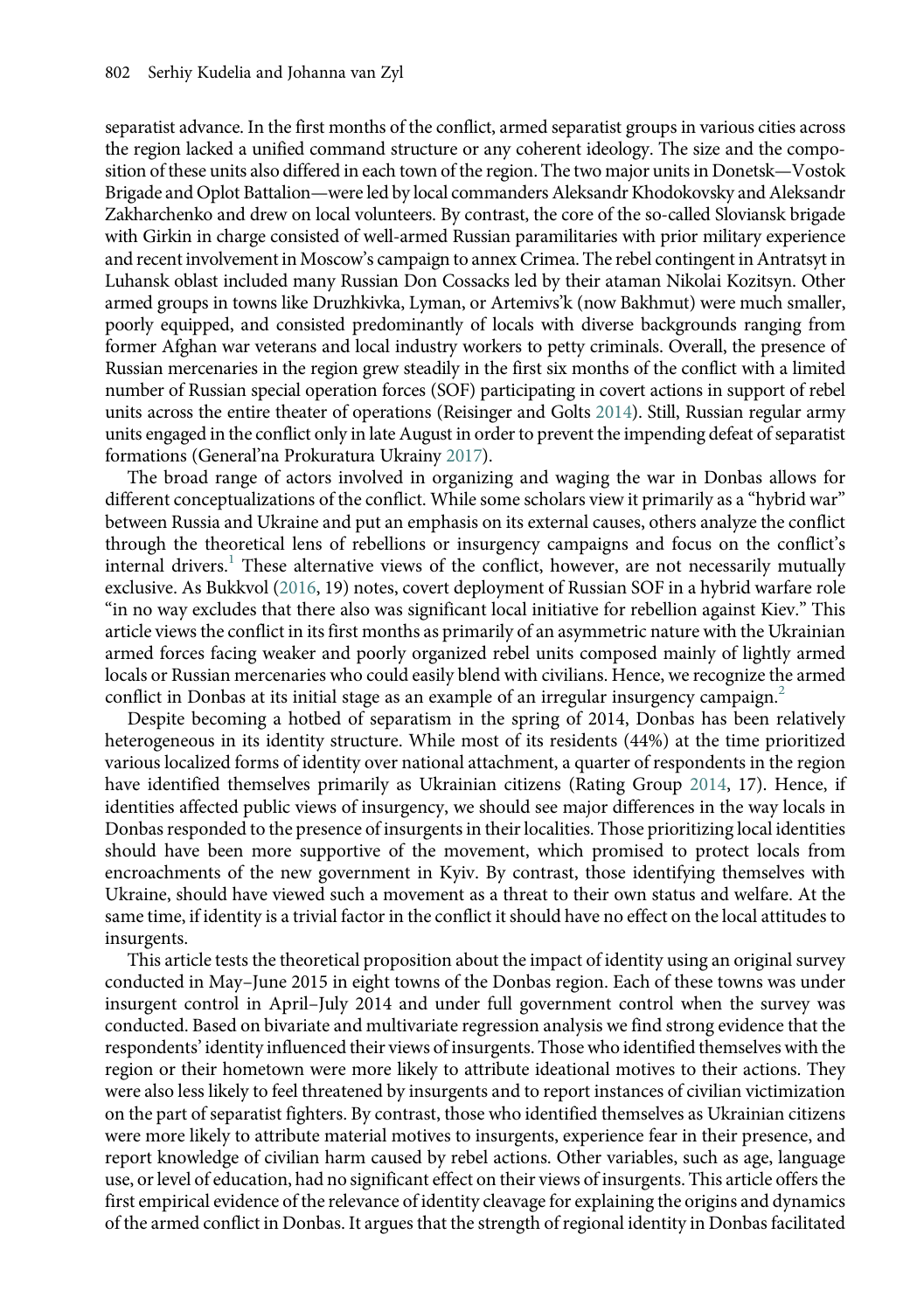the insurgency by fostering a shared perception of security risks, allowing for a coordinated response to the perceived security crisis, creating a cohesive pool of recruits and supporters, and offering an alternative means of legitimization for the self-proclaimed authorities.

In the following section we review theoretical arguments linking identity to the rise of the armed conflicts. The third section discusses the distribution of identities and preferences of the people in the region, what makes it different from other regions in Ukraine, and the reasons for strengthening of regional identity in the decade preceding the conflict. In the fourth section, we describe our research design, explain methods of analysis, and present our main findings. Next we explain what our findings may suggest about the role of identity in the outbreak of the conflict. We conclude by drawing broader implications of our argument for the literature on the causes of civil wars.

## Identity Formation and Violence

On the most general level identity is a "category that can be used to classify or describe an individual" (Chandra [2012](#page-18-0), 101). It denotes a membership in a group based on a variety of attributes, which can be modified under social influence (Laitin [1998](#page-19-0), 21). Membership in ethnic identity categories is based on descent and, hence, is harder for an individual to change in the short term (Chandra [2012](#page-18-0); Horowitz [1985](#page-19-0), 55–56). Membership in non-ethnic identity categories, by contrast, is more prone to frequent and quick changes since they are based on non-descent-based attributes and necessitate only an individual choice. Laitin [\(1998\)](#page-19-0), for example, examines identity cascades or shifts in language communities that can happen relatively quickly if an individual decides to adopt a new language as the primary means of communication. Although adoption of a new language does not entail a shift in one's ethnic identity, it can create a new nominal identity which an individual might activate in the future (Chandra [2012](#page-18-0), 102). Once activated it usually creates an "affective tie" (Young [1993\)](#page-20-0) or "powerful emotional appeal" (Laitin [1998](#page-19-0), 16) that encourages strong in-group solidarity among those sharing this identity attribute.

The attributes of a regional identity may vary, but they require, at the very least, a sense of attachment to a geographically bounded space arising out of one's origin in that region or residence there. In contrast to ethnic identity, which may also be linked to a geographic area (Toft [2005;](#page-20-0) Bates [1974](#page-18-0)), the regional identity category is not restricted by familial lineage. Regional identity then belongs to non-ethnic identities lacking a "baseline constraint," which is formed out of attributes that cannot be quickly acquired or dislodged and are identifiable to outsiders (Chandra [2012](#page-18-0), 124). It also presumes the "blurring" of ethnic differences and elevation of non-ethnic identity boundaries resulting in "multiethnic localism" (Wimmer [2013\)](#page-20-0). Regional identity becomes part of the menu of nominal identities through personal experience of inhabiting the region and interacting with its residents. Meanwhile, its activation entails a conscious self-placement in a group tied to a region and elevating membership in this group over other attachments.

Violent conflict has been a potent force behind activation of identities and triggering of identity shifts (Kalyvas [2008;](#page-19-0) Chandra [2012;](#page-18-0) Sambanis and Shayo [2013](#page-20-0); Nair and Sambanis [2019](#page-19-0)). It is often preceded by a nonviolent confrontation, which also contributes to "crystallization of the identities and boundaries of ethnic groups" (Cederman, Gleditsch, and Buhaug [2013](#page-18-0), 23). The accounts of violence that rely on identity labels from established discursive frameworks encourage further mobilization along identity lines. They also contribute to framing the conflict in identity terms. This, in turn, forces even non-participants to choose between the salient identity categories. Violence may also raise the costs of remaining attached to an activated identity. Shifts in attachments may then lower individual risks associated with maintaining a specific identity profile. Finally, violent actions might lead to reassessment of the content and meaning of an identity category (Chandra [2012](#page-18-0), 175). This may activate another identity category more compatible with one's fundamental moral or political beliefs.

Once solidified, a newly activated identity category may become a focal point for armed mobilization leading to escalation of violence (Hardin [1997](#page-18-0)). Scholars of civil wars point to the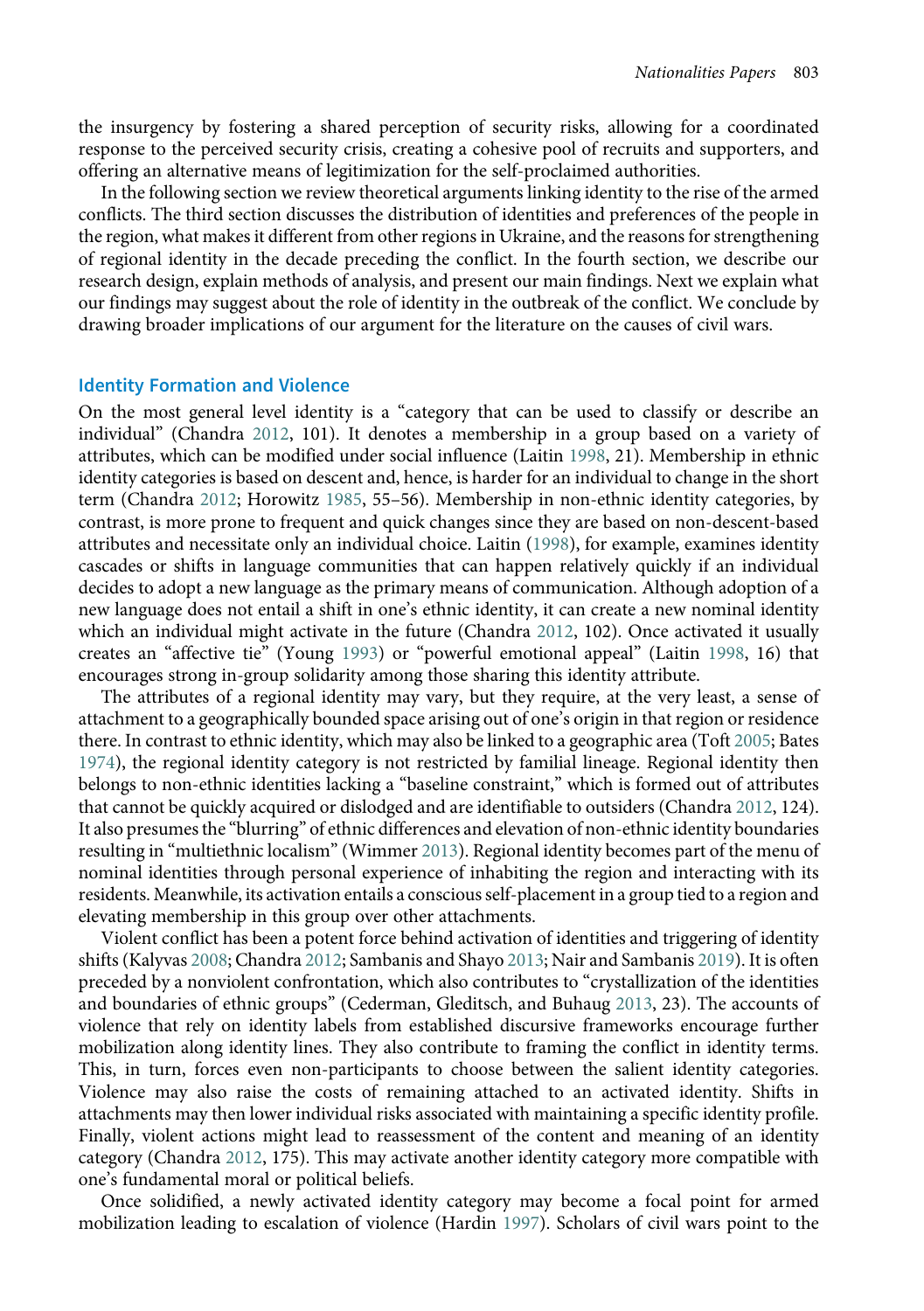decisive role of ethnic (Horowitz [1985\)](#page-19-0), religious (Laitin [2000](#page-19-0)), linguistic (Bormann, Cederman, and Vogt [2017\)](#page-18-0), and socioeconomic (Collier and Hoeffler [2004;](#page-18-0) Regan [2009](#page-20-0)) identities in forming and maintaining rebel organization. They have been shown to encourage rebel recruitment through norms of reciprocity, lower the costs of coordination through shared communication codes and informal institutions (Bates [1983;](#page-18-0) Petersen [2001](#page-20-0)), increase social control (Kalyvas [2006](#page-19-0), Humphreys and Weinstein [2008\)](#page-19-0), and minimize defection rate through in-group policing (Humphreys, Posner, Weinstein, and Habyarimana [2007\)](#page-18-0). The importance of identity cleavages may be particularly crucial at the escalatory stage of the rebellion following the conflict breakout. One study shows that higher ethnic homogeneity of regions where rebel groups emerge is correlated with the greater likelihood that they succeed in gaining support and sustaining the insurgency once violence begins (Lewis [2016\)](#page-19-0). The causal mechanisms behind this relationship may be related to the process of collective identity shift or replacement. McCauley ([2014](#page-19-0)) argues that identities may influence political preferences and a change in activated identities may generate new norms and policy priorities. As a result, collective identity shift may produce a rise in support for policy outcomes, such as secession, which earlier received little popular backing. This, in turn, could provide a favorable social environment for an insurgent campaign. In a similar vein, Sambanis and Shayo ([2013\)](#page-20-0) suggest that social identity or the intensity of one's identification with a group, determines the strength of one's commitment to fighting on behalf of this group. Apart from the strength of pre-existing identities, they also observe that conflict itself may influence one's salient social identities by heightening interethnic differences, lowering group status, or damaging national reputation. The resulting outcome could be national fragmentation and strengthening of subnational or ethnic group identification over national loyalties. We elaborate on how these mechanisms of identity shifts could be relevant for the Donbas conflict following the analysis of our main findings.

## Regional Identity in Donbas

The empirical research on Donbas conducted before the outbreak of the armed conflict has consistently pointed to the strength of its regional identity. There is a near consensus in earlier studies that the Donbas region possessed unique identity traits compared to the rest of Ukraine, which influenced its political orientation (Melvin [1995](#page-19-0); Kuromiya [1998;](#page-19-0) Kononov [2005](#page-19-0); Osipian and Osipian [2006](#page-19-0); Zimmer [2007](#page-20-0)). In the earliest English-language study of Ukrainian regions after World War II, Donbas was characterized as the "least Ukrainian district in its population and national character" with local inhabitants"visualizing themselves as occupying a Russian island in a Ukrainian sea."<sup>[3](#page-17-0)</sup> Despite its strong cultural ties to Russia, Donbas identity effectively subsumed various ethnic identifications into an "urban melting-pot" (Wilson [2002](#page-20-0)) making the region open for "anyone who settles there" (Osipian and Osipian [2006](#page-19-0)). According to a prominent Ukrainian sociologist Illia Kononov, interethnic relations in Donbas have been based on the "dominant Russian-Ukrainian coalition," which produced a unique synthesis of Russian and Ukrainian cultures (Kononov [2005](#page-19-0)). This had important implications for shaping local political preferences. According to one study, in political terms Ukrainian-speakers in Donbas "look more like Russian speakers in that region than like Ukrainian-speakers elsewhere in the country" (Barrington and Faranda [2009](#page-18-0), 249). The authors of this study note that Ukrainian-speakers in Donbas actually tended to be more supportive of Russia than "independent effects of region or language would otherwise suggest" (Barrington and Faranda [2009](#page-18-0), 248). The cross-ethnic coalition proved quite resilient when the issue of Donbas' status within Ukraine became central to the political process in the region. As Giuliano [\(2018](#page-18-0)) finds, the newly emerging pro-separatist coalition in Donbas in April 2014 included both ethnic Russians and ethnic Ukrainians, even though the former supported separation in larger numbers.

The key attribute of Donbas identity was a "sense of belonging to a community forged through the industrialization and urbanization of the Donetsk coal basin from the 1860s onwards"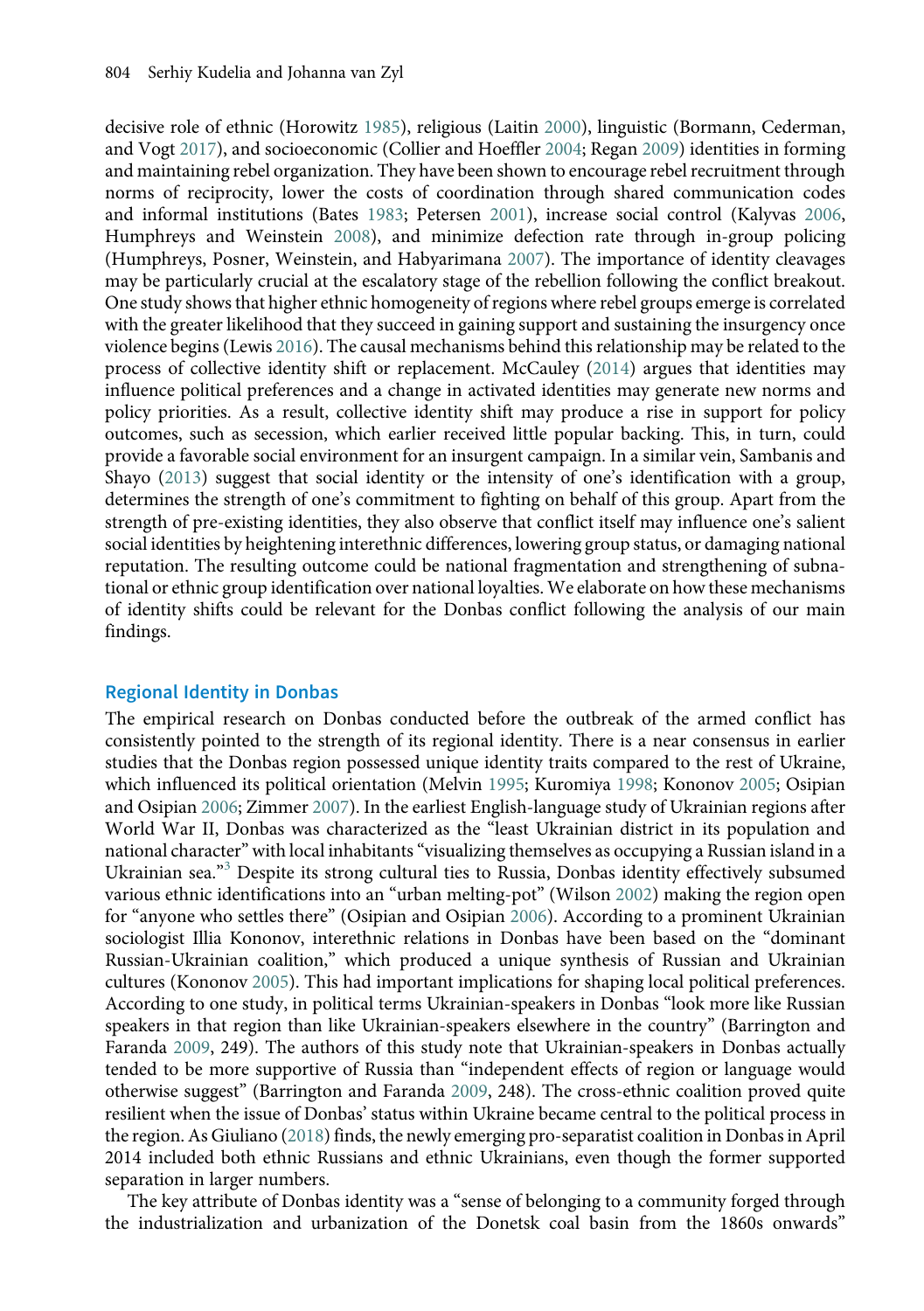(Osipian [2015](#page-19-0), 128). According to Zimmer [\(2007,](#page-20-0) 102), residents of Donbas "imagine" the region not in territorial terms, but as a "homogeneous space distinguished by a uniform socio-economic situation." Following industrialization, Donbas identity also acquired a heroic dimension having been amplified by the "Soviet cult of miners and steelworkers" (Zimmer [2007\)](#page-20-0). In a series of polls conducted during the first decade of Ukraine's independence, Kononov similarly finds that about half of Donbas residents consistently tended to view themselves as belonging to a "unique community of people with roots both in Ukraine and Russia" (Kononov [2005](#page-19-0)). Ethnolinguistic cleavage, then, was of minor significance in its political mobilization in the first post-Soviet decade. Rather, it was "primarily socio-economic and cultural in nature" (Sasse [2003,](#page-20-0) 85) aimed at reasserting the region's status vis-à-vis the capital (Siegelbaum and Walkowitz [1995](#page-20-0), 144). Regional autonomy of Donbas was one of the political demands of striking miners in July 1993. A year later it became the only region holding a special plebiscite in which over two-thids of local voters supported establishing a federal structure within Ukraine, supported its membership in the Russia-led Commonwealth of Independent States, and supported making Russian the second state language.

One of the key indicators of the strength of regional identity was exclusive identification with the region or town of residence over civic attachment to the state. In 1994 a quarter of respondents in Donbas characterized the region as their"homeland" and another 34% said that their home was the Soviet Union (Bekeshkina [1994](#page-18-0), 46). One study indicates that in the first 10 years of Ukraine's independence, regional identity grew even stronger in large urban centers like Donetsk where 69.5% identified themselves as "donetchannyn/ka" (Donetsk resident) in 2004—by far the most popular type of identity category among respondents.<sup>[4](#page-17-0)</sup> At the same time, "Ukrainian" identity hovered at around 40% in the 10 years between 1994 and 2004.<sup>5</sup> The activation of regional identity in the first post-Soviet decade at the expense of national identification countered a stronger attachment to Ukrainian statehood. In 1994 poll, 63% of respondents in Donbas—more than in any other region including Crimea—said they would have voted against Ukraine's independence had there been a repeat of the 1991 referendum (Bekeshkina [1994,](#page-18-0) 44). Nearly 20 years later, in August 2013, a majority (57%) still indicated that they were fully or largely against Ukrainian independent statehood.<sup>[6](#page-17-0)</sup> An even greater share of respondents (66%) said they were in favor of Ukraine's unification with Russia, which was far higher than in any other region.<sup>[7](#page-17-0)</sup> When the armed conflict began in the spring of 2014 the share of those who defined themselves through their residence in Donbas or their native town was almost double the number of those for whom Ukrainian citizenship was an indispensable characteristic  $(51.3\%$  against  $28.1\%)$  $28.1\%)$  $28.1\%)$ .<sup>8</sup>

The strengthening of regional identity in Donbas throughout the 2000s can be partially attributed to its "particization" (Cox [1997;](#page-18-0) Stoll [2013\)](#page-20-0) by the political machine of the Party of Regions (POR). It received over 70% of the votes cast in Donbas in two out of three parliamentary elections and became a dominant party in the region controlling distribution of local patronage and rents. Rhetorically, POR positioned itself as the sole defender of the region's economic and political interests and sought to amplify local grievances over Kyiv's policies. During the 2004 presidential election, references to "Donbas character" became a staple of the presidential campaign of the party's leader and then Prime Minister Viktor Yanukovych (Osipian and Osipian [2006\)](#page-19-0). Similarly, the rise of POR to political prominence in the early 2000s coincided with more frequent mentions of a special "Donetsk identity" in regional newspapers (Kotyhorenko et al. [2014](#page-19-0), 460). Yanukovych's election campaign in 2004 further politicized the regional cleavage by creating false fears that the opposition leaders would discriminate against residents of Donbas once in power. The emerging regional divide became particularly visible during the Orange Revolution when Western Ukrainians, who were the predominate population on the Maidan confronted residents of Donbas, who were brought for counter-rallies in Kyiv to support their presidential candidate and Donbas native Yanukovych.<sup>[9](#page-17-0)</sup> Since then the "orange" parties equated the victory of POR with the triumph of donetskie (a generalized reference to the Donetsk clan), which helped them to retain their electoral base in Western and Central Ukraine (Hale [2010,](#page-18-0) 94). By contrast, POR leaders often labeled their opponents as "fascists" and a threat to the Russophone culture of Donbas, which reinforced POR's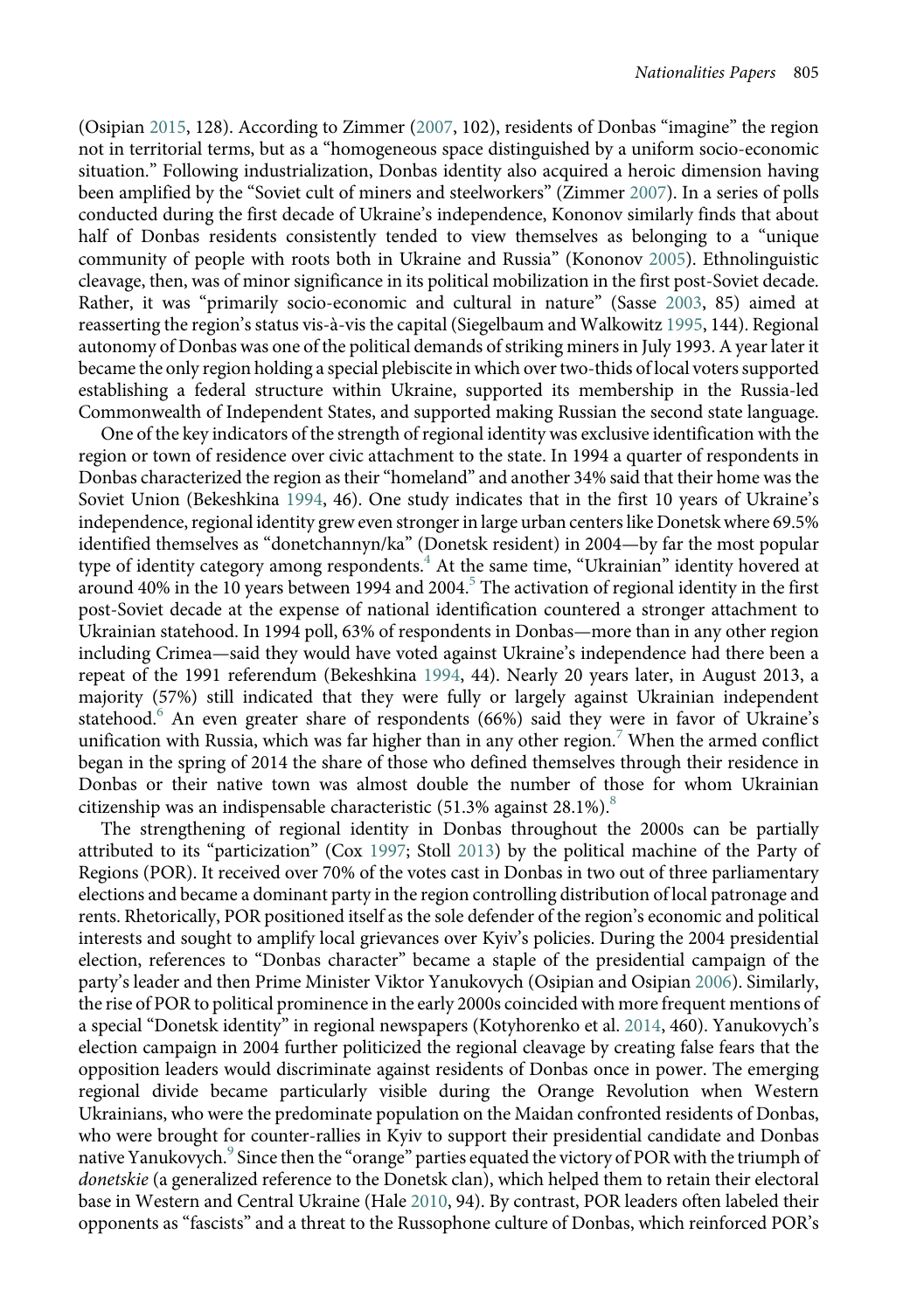position as a focal point for political coordination of the region's residents. While the party's rhetoric stressed the importance of elevating the region's status within Ukraine, it avoided making explicitly separatist demands (Kul'chyts'kyi and Yakubova [2016](#page-19-0), 643). Still, the politicization of the regional cleavage during the Orange Revolution coincided with the creation in 2005 of a new quasi-separatist group "Donetsk Republic"led by Andrei Purgin. Although the courts quickly ruled to ban the group on appeals from the Security Service, in May 2014 its black, blue, and red flag became the symbol of a new self-proclaimed state. In Purgin's words, the flag represented "the protection of regional interests," which was equally attractive to groups with "absolutely different ideologies" (Judah [2015,](#page-19-0) 153).

Regional identity also became an ideological platform for a network of activists and academics who drew on historical myths to justify more radical claims for autonomous status for Donbas and even its separation from Ukraine. The history of the Donetsk–Kryvyi Rih Republic, which existed in 1917–1918 as a separate entity, became a reference point for a generation of Russophile activists in Donbas following the dissolution of the Soviet Union (Kornilov [2012](#page-19-0)). At the same time, these groups viewed Donbas as an inextricable part of the "Russian World" and Russian Orthodox civilization and, hence, conditioned their support for Ukrainian statehood by its continued alignment with the Russian state. Historically grounded justifications for this view pointed to ethnic Russians as the original settlers in Donbas in the 16th century and Don Cossacks as founders of the eastern outposts of the Russian empire bordering the Azov Sea (Wilson [1995](#page-20-0)). Donbas, according to such a narrative, remained distinct from traditional Ukrainian lands and became an administrative part of Ukraine only after an arbitrary redrawing of republican boundaries by the Soviet leadership in 1921. One study of Donetsk intellectual elites in the mid-1990s demonstrated that they also overwhelmingly pointed to differences in historical experience as the most important reason for their current policy disagreements with Western Ukraine (Shulman [1999](#page-20-0), 926). As Wilson ([1995](#page-20-0), 283) perceptively observed, this Russophile historiography "created the ideological basis for a movement for regional autonomy or even separatism in Donbas." Purgin became one of the organizers of the pro-Russian rallies in February–April 2014, while the first armed group – the People's Militia of Donbas – was started by Pavel Gubarev who had long promoted the idea of the region's belonging to the "Russian world" (Gubarev [2016\)](#page-18-0). While popular support for an explicitly separatist cause has been traditionally negligible with only 8% in favor of Donbas separation in 2012 (Rating, August 2012), this share almost quadrupled to 31% by the first week of March 2014.<sup>[10](#page-17-0)</sup> With more people suddenly predisposed to separatist appeals, did the identity cleavage affect popular mobilization behind the insurgents?

## Regional Identity and the Donbas Conflict

Most of the existing accounts of the armed conflict in Donbas either pay cursory attention to the role of regional identity or omit it altogether focusing, instead, on ethnic, linguistic, or socio-economic cleavages. For example, recent studies pointed to social discontent (Matsuzato [2017\)](#page-19-0), economic insecurity (Giuliano [2015](#page-18-0)), and elite bargaining failures (Strasheim [2016\)](#page-20-0) as the key causal variables behind the armed conflict. Katchanovski [\(2016\)](#page-19-0) finds that residence in Donbas is "the biggest determinant of pro-separatist views," but does not explain the significance of the regional variable through the prism of individual identity choices. Matveeva [\(2016](#page-19-0)) points to the significance of identity for the start of the conflict, but defines the range of identity choices through people's cultural and political orientations toward Russia and the West and overlooks regional loyalties. Another work (Osipian [2015\)](#page-19-0) mentions regional identity only in the context of the effectiveness of the Russian propaganda campaign in Donbas and avoids considering its independent effect on starting and sustaining the insurgency. Similarly, Wilson [\(2016\)](#page-20-0) downplays the role of regional identity suggesting that it is merely a "baseline factor" in explaining "pro-Russian mobilization." Instead, he stresses the significance of organizational resources in the form of financial support and arms supplies from Russia. Another study similarly rejects the causal significance of"identity-based explanations" and finds that economic structure, particularly the concentration of machine-building enterprises tied to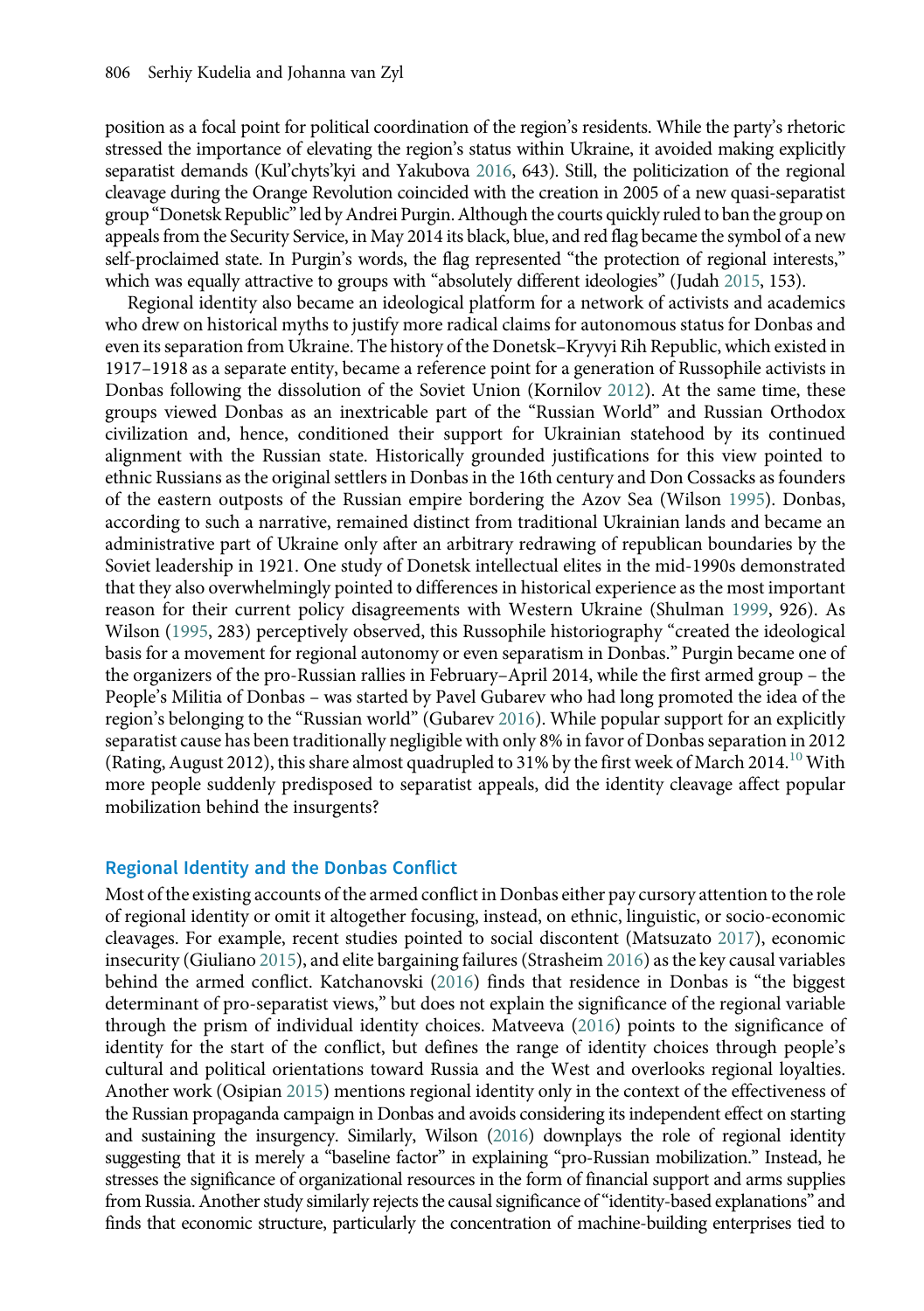Russia, explains variation in rebel control (Zhukov [2016\)](#page-20-0). It operationalized identity through ethnic (Russian) and linguistic (Russophone) composition of the region overlooking earlier findings that ethnic markers are not the defining attributes of Donbas identity.

This study is based on the premise that regional identity in Donbas played a crucial role in generating and sustaining the insurgency through three parallel mechanisms. Firstly, regional identity became, in the absence of an ideology, the main cognitive device that helped to form a common public view of regime change in Kyiv and coordinate the local response across the region to the shared perception of threat. Secondly, regional identity became a tool of recruitment and mobilization of locals in support of the insurgency once the separatist movement was underway. Local civilians were actively involved in blocking Ukrainian troops, providing food for militants guarding the checkpoints, and informing them about the movement of Ukrainian combat units. Thirdly, regional identity helped to generate legitimacy for the new separatist governing structures that claimed to act exclusively on behalf of the region. This fostered general public compliance and cooperation with the self-proclaimed authorities from the earliest stages of the insurgency.

We test the relationship between regional identity and support for insurgents in Donbas through a series of indirect questions that may help to minimize the problem of "preference falsification" clearly present in the post-war setting. We asked respondents to: (1) identify the motives of insurgents; (2) estimate the extent to which they felt threatened in the presence of insurgents; (3) testify to the level of civilian abuse at the hands of insurgents.<sup>[11](#page-17-0)</sup> If shared identity encouraged civilian support for insurgents, we should expect those respondents who identify themselves with the region to interpret motives of separatist fighters through largely idealistic lenses, experience no fear in their presence, and downplay the frequency of civilian abuse at the hands of insurgents. This yields the following three hypotheses:

- Hypothesis 1: Civilians with regional identity were more likely to attribute ideational motives to insurgents based on the need to defend the interests of the region and its residents.
- Hypothesis 2: Civilians with localized identity were less likely to experience fear or intimidation in the presence of insurgents.
- Hypothesis 3: Civilians with localized identity were less likely to report instances of civilian victimization on the part of insurgents.

## Research Design and Sample Characteristics

We measure the significance of identities for shaping civilian attitudes regarding the separatist insurgency using the survey conducted in eight towns of Donetsk and Luhansk oblasts from May 26, 2015 to June 6, 2015. All towns in the sample were under insurgent control for about the same period from mid-April 2014 to early July 2014 and served as the bases for insurgent units, but experienced different levels of intensity of violence during the active phase of the insurgency. Four of the sampled cities (Slovians'k, Kramators'k, Lysychans'k, Severodonets'k) experienced substantial insurgent activity and were strongholds of several leaders of the insurgency (Igor Strelkov in Slovians'k and Aleksei Mozgovoi in Lysychans'k). In the other four towns (Druzhkivka, Lyman, Sivers'k, Rubizhne) rebel units were smaller and violence was less intense. The selection of diverse towns was intended to make an overall sample more representative of the various forms of insurgent control that locals experienced. The choice of exclusively urban locations for a survey reflects the nature of a town-centered insurgent campaign.

The survey design was quota sampling based on the population structure of the region in terms of gender crossed by age after stratification by urban center. Probabilistic sampling was not used since the refusal rate was too high for this survey method. The interviewers conducted the survey in randomly selected sites of each town finding respondents until the desired quota for each category was reached. All interviews were face-to-face and confidential. The final sample ( $N = 222$ ) closely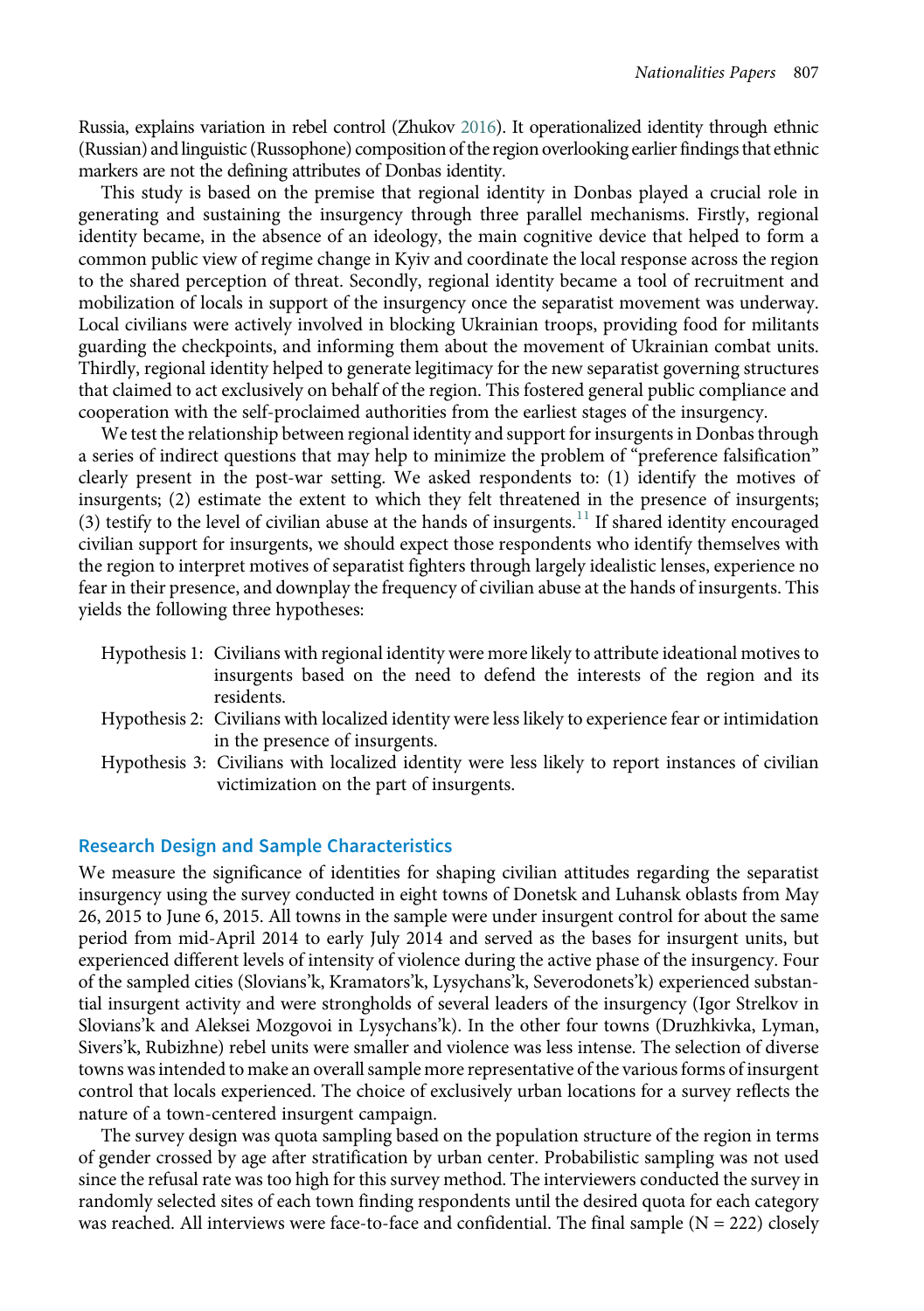|                 | Sample<br>Characteristics | 2001 Census Data for Donetsk<br>Oblast | 2001 Census Data for Luhansk<br>Oblast |
|-----------------|---------------------------|----------------------------------------|----------------------------------------|
| Male            | 100 (45.1%)               | 1,693,068 (44.4%)                      | 890,344 (44.6%)                        |
| Female          | 122 (54.9%)               | 2,122,209 (55.6%)                      | 1,107,729 (55.4%)                      |
| Age $(19 - 29)$ | 49 (22.1%)                | 745,604 (19.5%)                        | 389,514 (19.5%)                        |
| Age $(30 - 49)$ | 84 (37.8%)                | 1,423,446 (37.3%)                      | 751,566 (37.6%)                        |
| Age (above 50)  | 89 (40.1%)                | 1,646,227 (43.2%)                      | 856,993 (42.9%)                        |

Table 1. Sample Characteristics and Census Data for Donetsk and Luhansk oblasts.

approximated gender and age group proportions of the population of two oblasts (see Table 1). The sample included 155 Russian-speakers (69.8%) and 67 (30.2%) Ukrainian speakers, which also approximates the language use in the region.<sup>[12](#page-17-0)</sup> Most of the respondents (43.7%) received at least some university education, another 39.6% received vocational education, and 16.2% had secondary education or less. A third of respondents in the sample (32.9%) were employed in the private sector, another 14.9% worked in state-owned enterprises, 2.3% were civil servants, and 15.8% were unemployed. The sample also included 64 pensioners (28.8%) and 12 (5.4%) students. By place of origin, the sample included mostly natives of Donbas with 107 (48.2%) respondents born in Donetsk oblast and 68 (30.6%) born in Luhansk oblast. The rest were born either in other regions of Ukraine (8.5%), in the Russian Federation (8.6%), or other countries (3.6%).

This study has several methodological limitations. Firstly, any survey that relies on personal recollection of prior events may be marred by recall bias, so the results should be treated as rough estimates of respondents' views rather than precise assessments. The survey technique based on nonprobability sampling also produces results that may not be representative of the population as a whole. However, the goal of the paper is to examine the effects of identity choices and individual expreriences on views of insurgents rather than to establish with a high degree of certainty what residents of the region think. The final sample includes members of main identity groups approximating their respective shares in the population as a whole, which allows us to draw meaningful comparisons of their group orientations. Secondly, the armed conflict in Donbas can be classified as a "flashbulb event,"which was both unexpected and highly consequential for respondents (Brown and Kulick [1977](#page-18-0)). This suggests that respondents were more likely to form durable memories of the events and the circumstances surrounding them. Since the poll was conducted approximately 13 months after the start of the conflict, we can also expect a large degree of consistency in recollection of respondents' impressions. Furthermore, it is reasonable to expect that the eruption of the armed conflict in Donbas had a great emotional effect on the residents given the rarity of the event and the political polarization surrounding it. This, in turn, could serve to cement the initial memories and make them more immune to distortions by subsequent media reporting and political spin (Hepp et al. [2006](#page-18-0)). Another potential methodological problem of the study is related to the political sensitivity of some of the questions and risks associated with expressing views that could be interpreted as being sympathetic to insurgents. As a result, we refrained from asking any direct questions about personal attitudes regarding the insurgency or specifics about instances of victimization. While there could still be some preference falsification among respondents, the consistency in our survey findings indicate that the results were not significantly affected by these problems.

#### Survey Results

The survey began with a set of general identity questions, which addressed the respondents view of their region and its relationship to Ukraine. The majority of respondents (52%) identified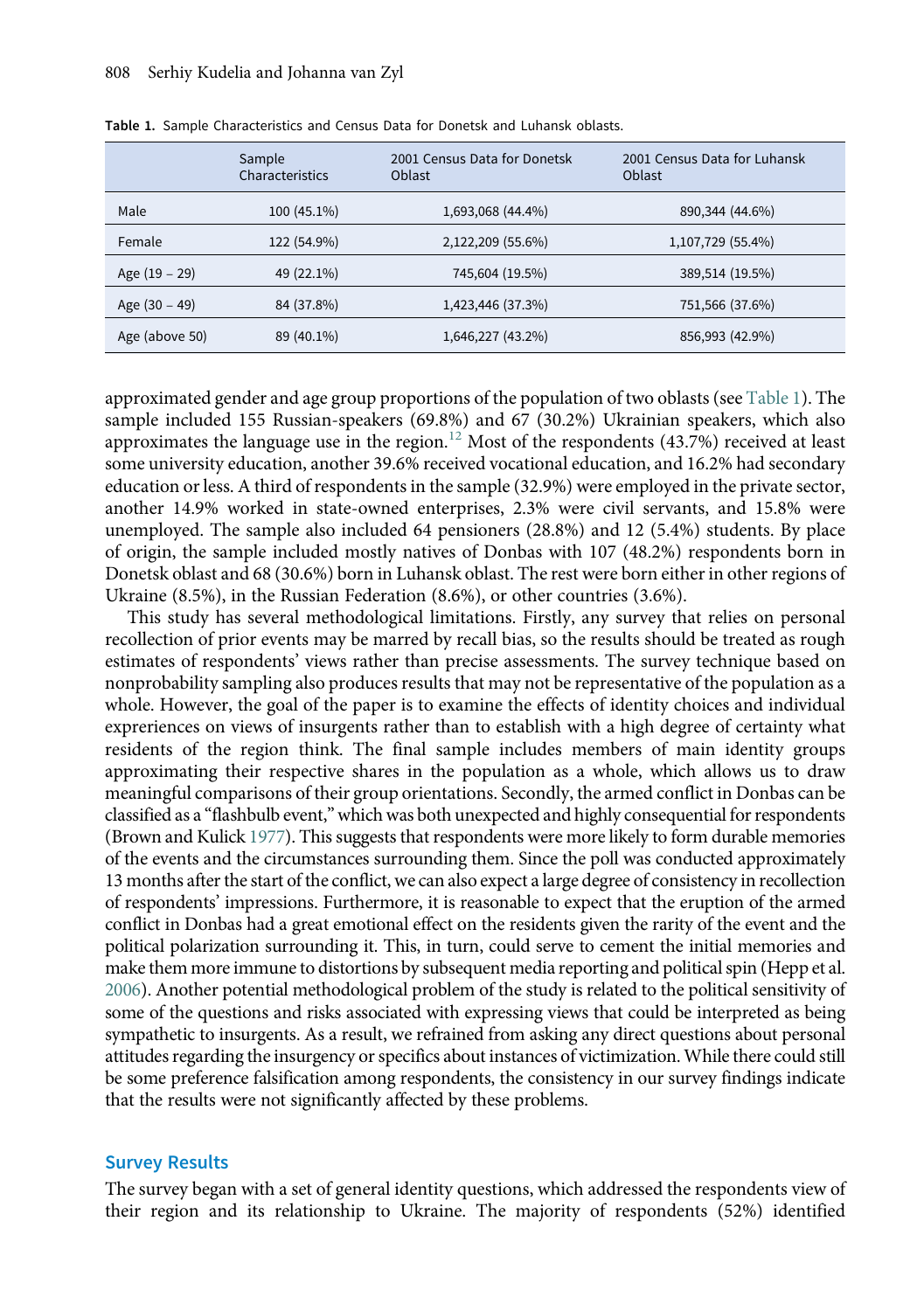themselves using local identity dimensions (town or region) and another 39% identified themselves primarily as Ukrainian citizens.<sup>[13](#page-17-0)</sup> Two other identity categories—Russian (4%) and Soviet (5%) were much less common. Almost half of respondents (46%) agreed with the statement that Donbas is a "unique region in Ukraine, which is distinct from other Ukrainian regions." For most, the insurgency was a local phenomenon with about a half of respondents indicating that they knew someone among fighters personally (31%) or through friends and neighbors (21%). There was also frequent interaction with rebels on the streets, which occurred daily (36%) or almost daily (32.4%).

In a separate question, we asked respondents to identify up to three possible motives for joining the insurgency. This question could be used as a strong predictor of respondents' own views regarding insurgents. The attribution of ideational motives may indicate a more sympathetic view of rebels, while attribution of materialistic goals may reflect greater opposition to the insurgency. The most common suggested motives were to earn money (27.5%), to gain independence for Donbas (24.3%), to protect family and friends (23%), and to stop Ukrainian nationalists (21.2%). The bivariate analysis using a chi-square test of independence shows that there is a significant relation between one's identity and motive attribution. Those who identified themselves as Ukrainian citizens were more likely to explain participation in the insurgency based on financial transactions  $(X^2(4, N = 202) = 26.86, p < 0.001)$ . By contrast, those who identified themselves with the region of Donbas were more likely to explain people's participation in the insurgency by ideational motives, such as the need to defend Donbas' independence  $(X^2(4, N = 202) = 19.14$ , p=0.001) or stop Ukrainian nationalists  $(X^2(4, N = 202) = 15.25, p = 0.004)$ . These findings are in line with the first hypothesis that respondents with regional identity were more prone to indicate grass-roots support for the insurgency. As [Figure 1](#page-9-0) illustrates, various ideational motives are the leading explanation of insurgency participation for all respondents whose identity was not based on civic attachment to Ukraine.

We tested the second hypothesis asking respondents whether they felt threatened in the presence of insurgents. Half of respondents (50%) said that they never experienced a sense of threat, while a third (35%) said they felt threatened always or sometimes. Among those who felt threatened, almost half (45%) said they were afraid of becoming a victim of a physical attack by the insurgents. The second most common source of fear, however, was related to the possibility of an attack by the Ukrainian military (31.5%), which shelled the positions of insurgents. Other reasons for the sense of threat were the fear of arrest (23.6%) and extortion (21.4%). To establish the significance of identity in comparison to other social and demographic variables in shaping the perception of insurgent threat we first used the Cochran-Mantel-Haenszel (CMH) general test of association. The demographic variables included in this test in addition to identity are a respondent's age, gender, education level, and language (see [Table 2\)](#page-9-0). $<sup>14</sup>$  $<sup>14</sup>$  $<sup>14</sup>$ </sup>

We also added a variable that reflected respondents' view of Donbas as a unique region compared to other regions in Ukraine, which served as another proxy indicator for regional identity. Additionally, respondents self-identified themselves as a resident of Donbas or local resident of the city (DC), citizen of Ukraine (Uk), or Russia/Soviet person (RS). Finally, we added social variables that reflected respondents ties to insurgents, frequency of their encounters with insurgents, and their knowledge of victimization. Civilians were considered to experience a pertinent sense of threat if they answered "yes, always" or "sometimes" to the question "Did you feel threatened by insurgents?" and not a pertinent sense of threat if they answered, "almost never" or "never." Out of the 213 non-missing responses, 74 (35%) acknowledged a pertinent sense of threat. We determined statistical significance at  $\alpha = 0.05$ . Odds ratios with 95% Wald confidence intervals (CI) were calculated where appropriate. [Table 3](#page-10-0) gives the results for the univariate associations with sense of threat. Self-identification (p-value < 0.0001), view of Donbas as a unique region (p-value < 0.0001), encounters with insurgents (p-value = 0.0013), ties to insurgents (p-value = 0.0259), knowledge of victimization (p-value  $< 0.0001$ ), and education (p-value = 0.0104) were significantly associated with a sense of threat.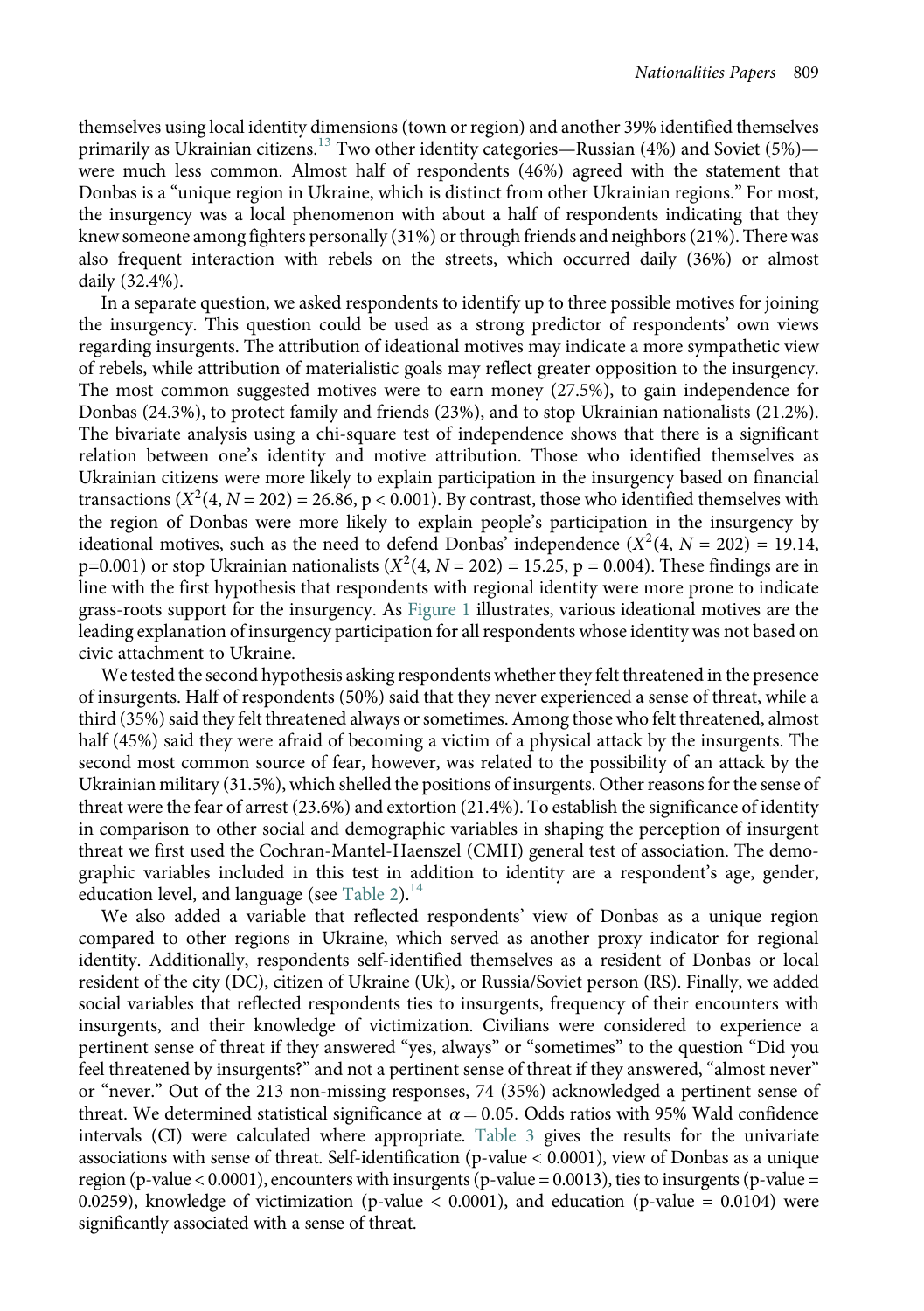<span id="page-9-0"></span>

Figure 1. Primary Identity of Respondents and Suggested Motives of Insurgents (in % of respondents).

|  |  | Table 2. Description of Variables. |
|--|--|------------------------------------|
|--|--|------------------------------------|

| Variable                      | Description                                                                                                                                                                          |
|-------------------------------|--------------------------------------------------------------------------------------------------------------------------------------------------------------------------------------|
| Self-id                       | Russian/Soviet person = SR; resident of Donbas or the local city = DC; Citizen of Ukraine = Uk                                                                                       |
| Donbas Unique                 | Respondents were classified to consider Donbas as a unique region if they responded with "fully<br>agree" or "rather agree"                                                          |
| Encounters with<br>Insurgents | "On a regular basis, I saw them almost daily," or "sometimes, only in certain locations" = 1;<br>"rarely, only during the active fighting" or "never encountered insurgents" = 0     |
| Ties to Insurgents            | "personally known" or "have heard about insurgents" = 1; "did not know anyone" or "do not<br>remember" = $0$                                                                         |
| Knowledge of<br>Victims       | A respondent was considered to have knowledge of victimization if they answered to have<br>known personally or have heard about such cases.                                          |
| Gender                        | Male = 1; Female = $0$                                                                                                                                                               |
| Age                           | Age is divided into three categories: 20–29, 30–49, and 50+                                                                                                                          |
| Education                     | Education is dichotomized into those who have completed a tertiary degree and those who<br>did not.                                                                                  |
| Affiliation                   | Affiliation responses consisted of: Public Sector Employee = 1; Private Sector Employee = 2;<br>Public Official = 3; Student = 4; Pensioner = 5; Military/Police = 6; Unemployed = 7 |
| Language Use                  | Respondents had a choice of Russian, Ukrainian, both Russian and Ukrainian or other as their<br>native language.                                                                     |
| <b>Born</b>                   | In Donetsk oblast = 1; In Luhansk oblast = 2<br>In South-East Ukraine = 3; In Central Ukraine = 4; In Western Ukraine = 5; In Russian Federation = 6;<br>In other country = $7$      |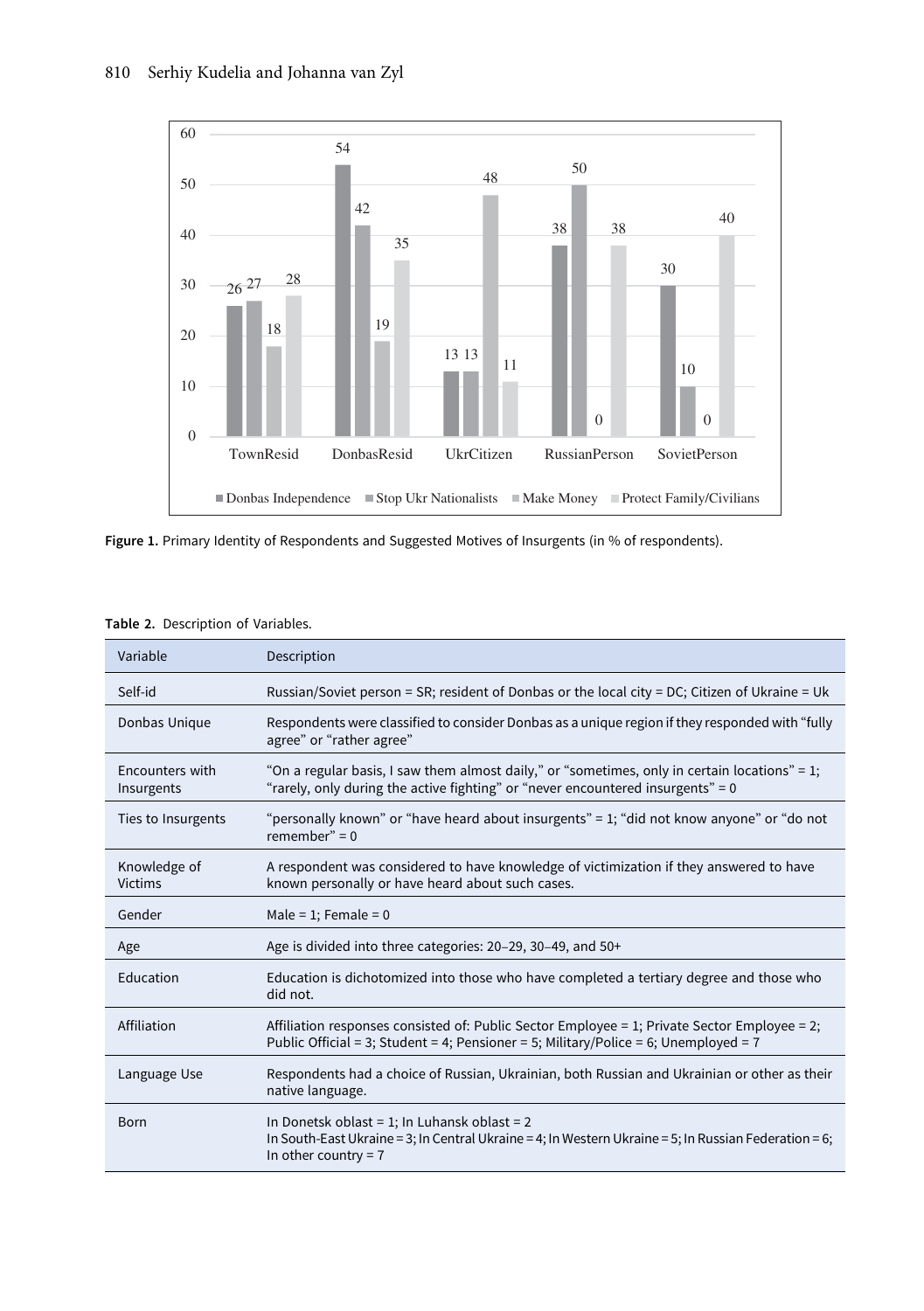| Variable                   | Missing | <b>Test Statistic</b> | DF             | P-value  | Sig.    | <b>Odds Ratio</b>        | 95% CI                   |
|----------------------------|---------|-----------------------|----------------|----------|---------|--------------------------|--------------------------|
| Self-ID                    | 23      | 23.44                 | $\overline{2}$ | < 0.0001 | $\star$ | $\overline{\phantom{a}}$ | $\overline{\phantom{a}}$ |
| Donbas Unique              | 9       | 25.57                 | $\mathbf{1}$   | < 0.0001 | $\star$ | 0.20                     | (0.10, 0.38)             |
| Encounters with Insurgents | 11      | 10.36                 | $\mathbf{1}$   | 0.0013   | $\star$ | 3.20                     | (1.54, 6.64)             |
| Ties to Insurgents         | 9       | 4.96                  | $\mathbf{1}$   | 0.0259   | $\star$ | 1.93                     | (1.08, 3.43)             |
| Knowledge of Victims       | 13      | 21.89                 | $\mathbf{1}$   | < 0.0001 | $\star$ | 4.12                     | (2.24, 7.56)             |
| Gender                     | 12      | 2.34                  | $\mathbf{1}$   | 0.1262   |         | 1.57                     | (0.88, 2.81)             |
| Age                        | 11      | 1.57                  | $\overline{2}$ | 0.5051   |         |                          |                          |
| Education                  | 13      | 6.56                  | $\mathbf{1}$   | 0.0104   | $\star$ | 2.15                     | (1.19, 3.87)             |
| Affiliation                | 11      | 4.06                  | 5              | 0.5412   |         | $\overline{\phantom{a}}$ | $\overline{\phantom{a}}$ |
| Native Language            | 10      | 0.56                  | $\overline{2}$ | 0.7552   |         | $\overline{\phantom{a}}$ | $\overline{\phantom{a}}$ |
| <b>Born</b>                | 11      | 2.97                  | 6              | 0.8120   |         |                          |                          |

<span id="page-10-0"></span>Table 3. CMH Test of Association with Dichotomized Sense of Threat: Univariate Associations Collapsed Variables.

Table 4. Selected Multivariate Logistic Regression Model for Sense of Threat.

| Variable                   | Comparison     | DF           | Estimate  | <b>SE</b> | P-value  | Sig.    |
|----------------------------|----------------|--------------|-----------|-----------|----------|---------|
| Intercept                  |                | 1            | $-1.2618$ | 0.3132    | < 0.0001 | $\star$ |
| Self-ID                    | Uk v DC        |              | 0.7800    | 0.3316    | 0.0187   | $\star$ |
| Self-ID                    | RS v DC        | $\mathbf{1}$ | $-0.7646$ | 0.5399    | 0.1567   |         |
| Donbas Unique              | 1 <sub>v</sub> | $\mathbf{1}$ | $-0.5870$ | 0.1891    | 0.0019   | $\star$ |
| Encounters with Insurgents | 1 <sub>v</sub> |              | 0.4791    | 0.2106    | 0.0229   | $\star$ |
| Knowledge of Victims       | 1 <sub>v</sub> |              | 0.5251    | 0.1839    | 0.0043   | $\star$ |

Based on the significant univariate associations, we used a logistic regression model to explore the associations from a multivariate viewpoint. Variables that were not significant were removed from the model including ties to insurgents and education.<sup>[15](#page-17-0)</sup> The final chosen model is given in Table 4 and corresponding odds ratios and 95% Wald confidence intervals are given in [Table 5.](#page-11-0)

The variables that remained significant once all variables were taken into consideration, were self-identification (p-value = 0.0187), viewing Donbas as a unique region (p-value = 0.0019), encounters with insurgents (p-value =  $0.0229$ ), and knowledge of victimization (p-value = 0.0043). The odds of experiencing a sense of threat for those identifying themselves as Ukrainian is 2.22 [95% CI: (1.06, 4.62)] times the odds of those identifying with the Donbas region or their hometown. Interestingly, classifying as Russian or Soviet is not significantly different from the Donbas/city classification in terms of chances of experiencing a sense of threat (p-value = 0.1567). The odds of experiencing a sense of threat is 2.61 [95% CI: (1.14, 5.96)] times greater for respondents who have encounters with insurgents. Similarly, the odds of experiencing a sense of threat is increased by a factor of 2.86 [95% CI: (1.39, 5.88)] for those who have knowledge of victimization compared to those who do not. Although identity is a weaker predictor of the sense of threat than direct exposure to insurgents, it has a significant effect. In accordance with the second hypothesis, localized identity makes it less likely that a person would feel threatened by insurgents.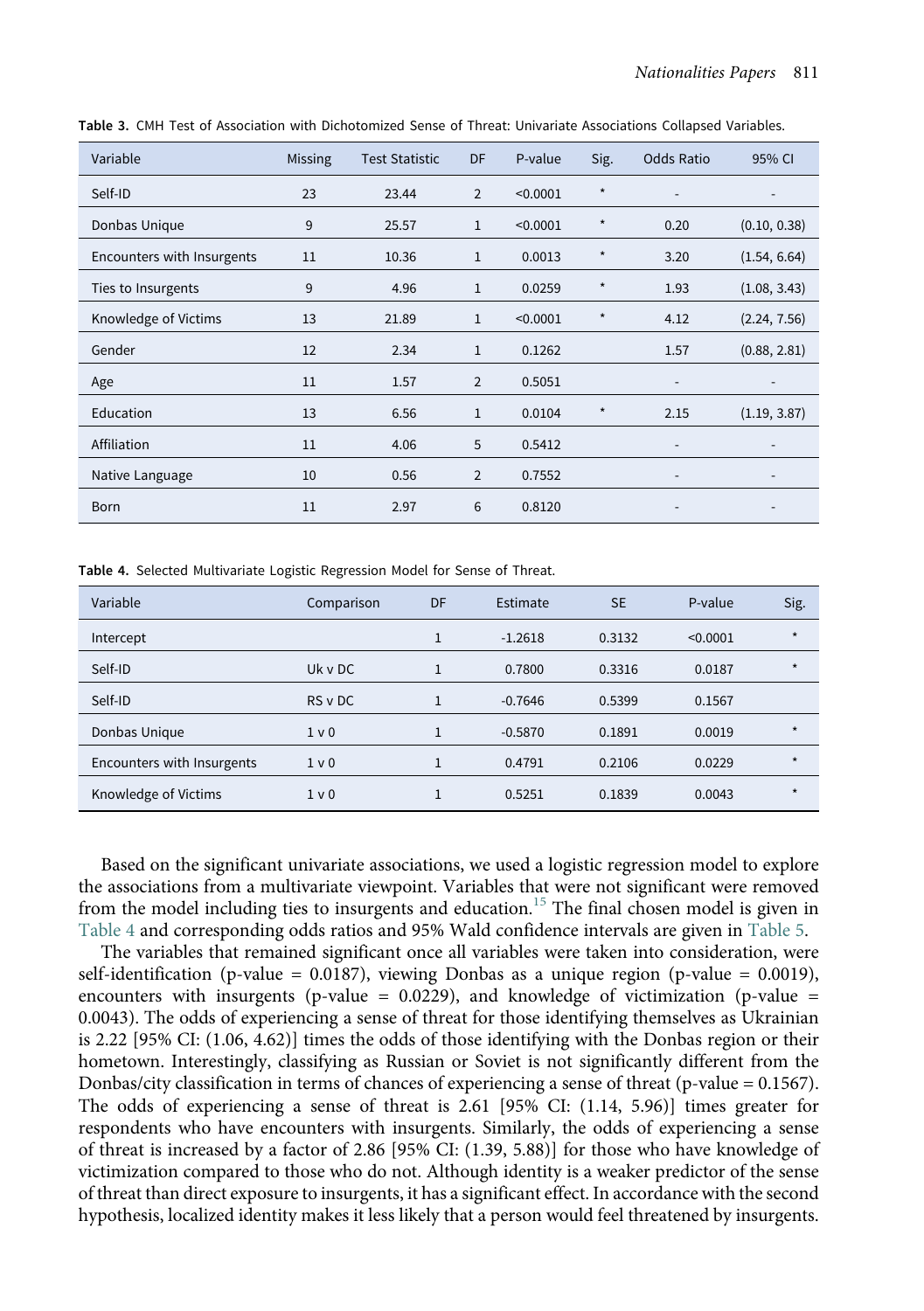#### <span id="page-11-0"></span>812 Serhiy Kudelia and Johanna van Zyl

| Variable                   | Comparison     | <b>OR</b> | 95% CI       |
|----------------------------|----------------|-----------|--------------|
| Self-ID                    | Uk v DC        | 2.22      | (1.06, 4.62) |
| Self-ID                    | RS v DC        | 0.47      | (0.09, 2.39) |
| Self-ID                    | RS v Uk        | 0.21      | (0.04, 1.10) |
| Donbas Unique              | 1 <sub>v</sub> | 0.31      | (0.18, 0.65) |
| Encounters with Insurgents | 1 <sub>v</sub> | 2.61      | (1.14, 5.96) |
| Knowledge of Victims       | 1 <sub>v</sub> | 2.86      | (1.39, 5.88) |

Table 5. Odds Ratios for Logistic Model on Sense of Threat.

Table 6. CMH Test of Association with Dichotomized Knowledge of Victimization: Univariate Associations Collapsed Variables.

| Variable                   | Missing        | <b>Test Statistic</b> | DF             | P-value  | Sig.    | <b>Odds Ratio</b>        | 95% CI                   |
|----------------------------|----------------|-----------------------|----------------|----------|---------|--------------------------|--------------------------|
| Self-ID                    | 20             | 19.66                 | $\overline{2}$ | < 0.0001 | $\star$ | $\overline{\phantom{a}}$ | ٠                        |
| Donbas Unique              | 6              | 12.48                 | $\mathbf{1}$   | 0.0004   | $\star$ | 0.37                     | (0.21, 0.64)             |
| Encounters with Insurgents | 8              | 11.07                 | $\mathbf{1}$   | 0.0009   | $\star$ | 2.87                     | (1.53, 5.39)             |
| Ties to Insurgents         | 6              | 10.22                 | $\mathbf{1}$   | 0.0014   | $\star$ | 2.44                     | (1.41, 4.24)             |
| Gender                     | 8              | 0.93                  | $\mathbf{1}$   | 0.3356   |         | 0.77                     | (0.45, 1.32)             |
| Age                        | $\overline{7}$ | 6.07                  | $\overline{2}$ | 0.0480   | $\star$ |                          |                          |
| Education                  | 10             | 2.99                  | $\mathbf{1}$   | 0.0840   |         | 1.64                     | (0.94, 2.88)             |
| Affiliation                | $\overline{7}$ | 5.34                  | 5              | 0.3754   |         | $\overline{\phantom{a}}$ | $\overline{\phantom{a}}$ |
| Native Language            | 6              | 1.51                  | $\overline{2}$ | 0.4706   |         |                          |                          |
| <b>Born</b>                | 7              | 8.15                  | 6              | 0.2275   |         |                          |                          |

Keeping all other variables constant, viewing Donbas as a unique region decreases the odds of experiencing a sense of threat by 69% [OR: 0.31, 95% CI: (0.18, 0.65)].

For testing the third hypothesis we asked respondents whether they knew of anyone who was harmed or injured by insurgents. A respondent who acknowledged knowing directly or hearing about instances of victimization was considered to have knowledge of victimization. Out of the 209 non-missing responses, 97 (46%) had knowledge of victimization. Table 6 gives the results for the CMH general test of association and associated 95% confidence intervals where appropriate for the odds ratio of the univariate variables with knowledge of victimization.

Self-identification (p-value  $< 0.0001$ ), view of Donbas as a unique region (p-value = 0.0004), encounters with insurgents (p-value =  $0.0009$ ), ties to insurgents (p-value =  $0.0014$ ), and age (p-value = 0.0480) were significantly associated with knowledge of victimization. We further explored the relationship of the significant univariate associations within a multivariate logistic regression model with knowledge of victimization as the dependent variable. Variables that were not significant were removed from the model including age. The final model is given in [Table 7](#page-12-0) and corresponding odds ratios and 95% Wald confidence intervals are given in [Table 8.](#page-12-0)

The model consisted of the variables: self-identification (Uk v DC: p-value = 0.0035), viewing Donbas as a unique region (p-value =  $0.0164$ ), encounters with insurgents (p-value =  $0.0353$ ), and ties to insurgents (0.0073). In line with our third hypothesis, individuals with localized identity were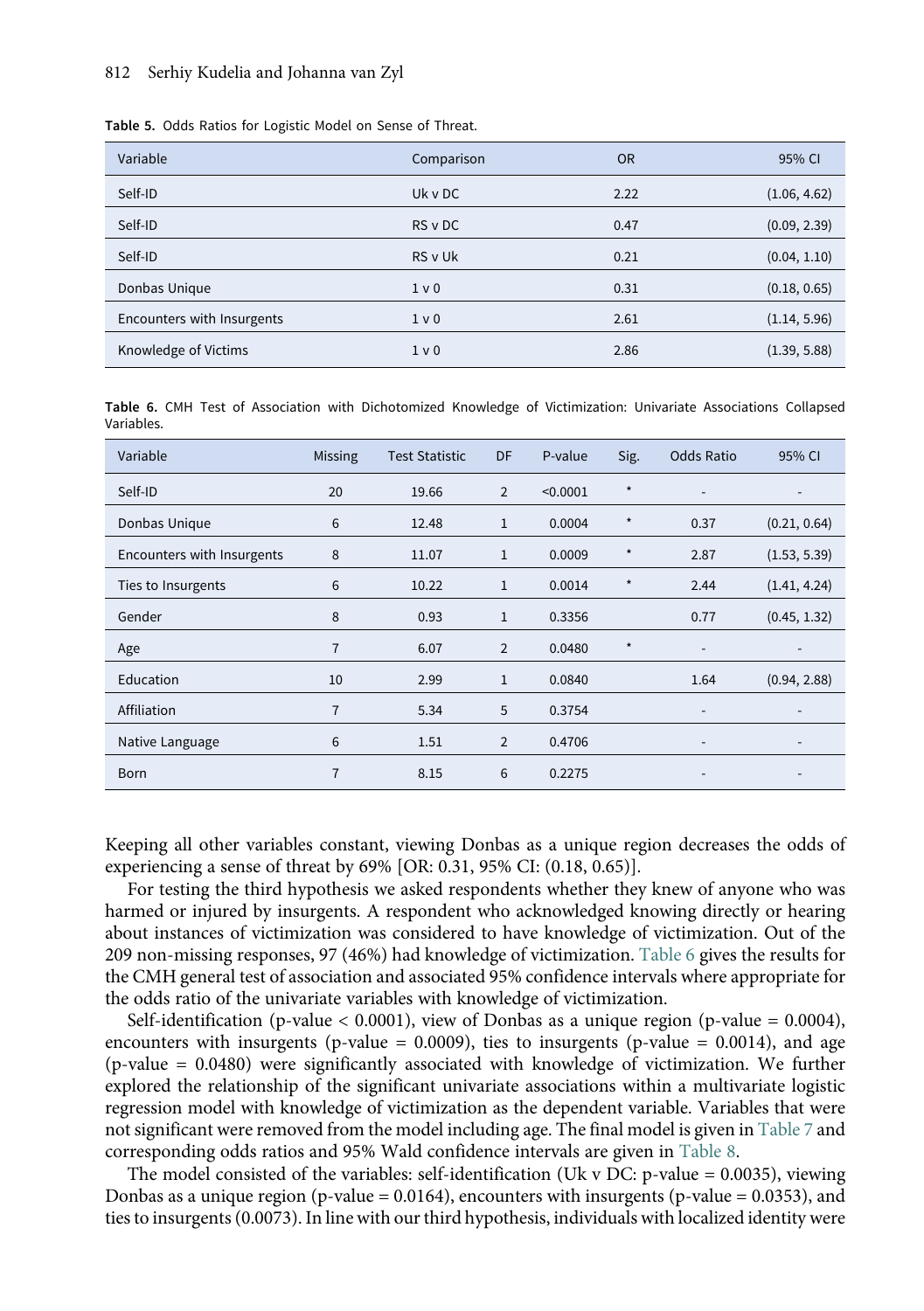| Variable                   | Comparison     | DF | Estimate  | <b>SE</b> | P-value | Sig.    |
|----------------------------|----------------|----|-----------|-----------|---------|---------|
| Intercept                  |                | 1  | $-0.5438$ | 0.2310    | 0.0186  | $\star$ |
| Self-ID                    | Uk v DC        | 1  | 0.7849    | 0.2689    | 0.0035  | $\star$ |
| Self-ID                    | RS v DC        | 1  | $-0.4153$ | 0.3934    | 0.2911  |         |
| Donbas Unique              | 1 <sub>v</sub> |    | $-0.4052$ | 0.1689    | 0.0164  | $\star$ |
| Encounters with Insurgents | 1 <sub>v</sub> |    | 0.3835    | 0.1821    | 0.0353  | $\star$ |
| Ties to Insurgents         | 1 <sub>v</sub> |    | 0.4451    | 0.1658    | 0.0073  | $\star$ |

<span id="page-12-0"></span>Table 7. Selected Multivariate Logistic Regression Model for Knowledge of Victimization.

Table 8. Odds Ratios for Logistic Model on Knowledge of Victimization.

| Variable                   | Comparison     | <b>OR</b> | 95% CI       |
|----------------------------|----------------|-----------|--------------|
| Self-ID                    | Uk v DC        | 3.17      | (1.61, 6.26) |
| Self-ID                    | RS v DC        | 0.96      | (0.29, 3.13) |
| Self-ID                    | RS v Uk        | 0.30      | (0.09, 1.02) |
| Donbas Unique              | 1 <sub>v</sub> | 0.45      | (0.23, 0.86) |
| Encounters with Insurgents | 1 <sub>v</sub> | 2.15      | (1.05, 4.40) |
| Ties to Insurgents         | 1 <sub>v</sub> | 2.44      | (1.27, 4.67) |

much less likely to report instances of civilian victimization by insurgents (p-value=0.0035). The odds of possessing knowledge of victimization for those identifying themselves as Ukrainian are 3.17 [95% CI: (1.61, 6.26)] times greater than those identifying with Donbas or the local city. Russian/Soviet respondents were not significantly different from the Donbas/local city respondents in terms of knowledge of victimization (p-value  $= 0.2911$ ). Another indirect measure that shows the significance of local attachment is the respondent's view of Donbas as a unique region. The odds of knowledge of victimization decrease by 65% for those identifying Donbas as unique. Proximity to insurgents, by contrast, increases the odds of reporting victimization. Those who claimed to have encountered insurgents were 2.15 [95% CI: (1.05, 4.40)] times more likely to report victimization than those who did not. Those who claim to have known insurgents were 2.44 [95% CI: (1.27, 4.67)] times more likely to bear witness to civilian victimization compared to those who had no familiarity with them.

Finally, we used a log-linear model to analyze the associations between variables from the two logistic regression models within a multidimensional contingency table allowing one to consider higher-order interactions. The model aims to identify significant associations between variables to explain the response pattern of each respondent without defining a single variable as a dependent factor. The chosen log-linear model is shown in [Table 9](#page-13-0) and corresponding odds ratios and 95% Wald confidence intervals are given in [Table 10](#page-13-0).

Three-way or higher order interactions are not required to explain the response patterns of civilians to the questionnaire (p-value  $= 0.7165$ ). Variables that were not significant in a two-way interaction or a univariate sense were removed from the model. There were five significant two-way interactions. Ukrainian identity significantly decreases the odds of viewing Donbas as a unique region by 29% [OR: 0.71, 95% CI: (0.57, 0.88)] and increases the odds of knowledge of victimization by a factor of 1.42 [95% CI: (1.16, 1.75)]. Whereas, identifying as a resident of Donbas or hometown increases the odds of viewing Donbas as a unique region by a factor of 1.21 [95% CI: (0.99, 1.47)] and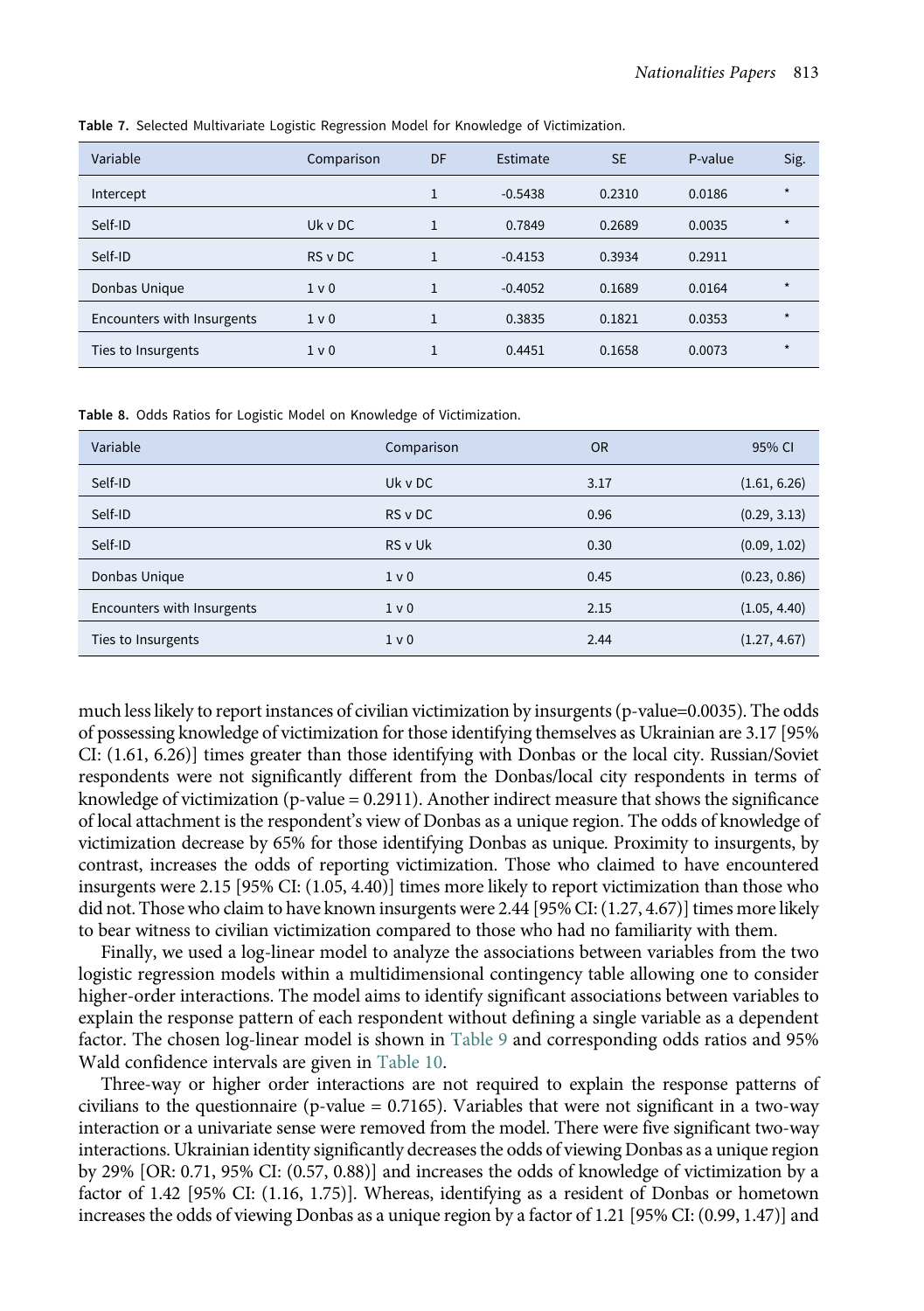#### <span id="page-13-0"></span>814 Serhiy Kudelia and Johanna van Zyl

| Variable                         | <b>DF</b>      | Chi-Square | P-value  | Sig.    |
|----------------------------------|----------------|------------|----------|---------|
| Sense of Threat (ST)             | $\mathbf{1}$   | 9.07       | 0.0026   | $\star$ |
| Self-ID (SId)                    | $\overline{2}$ | 21.57      | < 0.0001 | $\star$ |
| Donbas Unique (DU)               | $\mathbf{1}$   | 1.86       | 0.1721   |         |
| Encounters with Insurgents (EWI) | 1              | 21.56      | < 0.0001 | $\star$ |
| Knowledge of Victims (KOV)       | 1              | 0.12       | 0.7259   |         |
| ST <sup>*</sup> DU               | $\mathbf{1}$   | 12.19      | 0.0005   | $\star$ |
| ST * KOV                         | 1              | 17.53      | < 0.0001 | $\star$ |
| SId * DU                         | $\overline{2}$ | 10.50      | 0.0052   | $\star$ |
| SId * KOV                        | $\overline{2}$ | 15.77      | 0.0004   | $\star$ |
| EWI * KOV                        | $\mathbf{1}$   | 5.88       | 0.0153   | $\star$ |
| Likelihood Ratio                 | 23             | 18.74      | 0.7165   |         |

Table 9. Log-linear Model for Multidimensional Contingency Tables.

Table 10. Odds Ratios from Loglinear Model.

| Variable                   | Comparison     | <b>OR</b> | 95% CI       |
|----------------------------|----------------|-----------|--------------|
| Self-ID                    |                |           |              |
| $(Self-ID = DC) * DU$      | 1 <sub>v</sub> | 1.21      | (0.99, 1.47) |
| $(Self-ID = Uk) * DU$      | 1 <sub>v</sub> | 0.71      | (0.57, 0.88) |
| $(Self-ID = Rs) * DU$      | 1 <sub>v</sub> | 1.16      | (0.76, 1.77) |
| $(Self-ID = DC) * KOV$     | 1 <sub>v</sub> | 0.75      | (0.61, 0.91) |
| $(Self-ID = UK) * KOV$     | 1 <sub>v</sub> | 1.42      | (1.16, 1.75) |
| $(Self-ID = Rs) * KOV$     | 1 <sub>v</sub> | 0.94      | (0.63, 1.41) |
| Donbas Unique              |                |           |              |
| $(DU=0)$ * ST              | 1 <sub>v</sub> | 1.36      | (1.18, 1.58) |
| Knowledge of Victimization |                |           |              |
| $(KOV = 0) * ST$           | 1 <sub>v</sub> | 0.70      | (0.61, 0.81) |
| $(KOV = 0) * EWI$          | 1 <sub>v</sub> | 0.82      | (0.71, 0.94) |

decreases the odds of knowledge of victimization by 25% [OR: 0.75, 95% CI: (0.61, 0.91)]. The odds of experiencing a sense of threat are increased among those who do not view Donbas as a unique region by a factor of 1.36 [95% CI: (1.18, 1.58)] and decreased by 30% [OR: 0.70, 95% CI: 0.61, 0.81] among those without knowledge of victimization. [Figure 2](#page-14-0) summarizes the interplay between self-identification, viewing Donbas as a unique region, knowledge of victimization, and encounters with insurgents. The category with a significant increase in the odds is indicated at each stage.

To summarize, identity based on civic attachment to Ukraine makes it less likely that a person would view Donbas as a unique region and more likely that a person would report on victimization by insurgents with both increasing the odds of experiencing a sense of threat. On the contrary,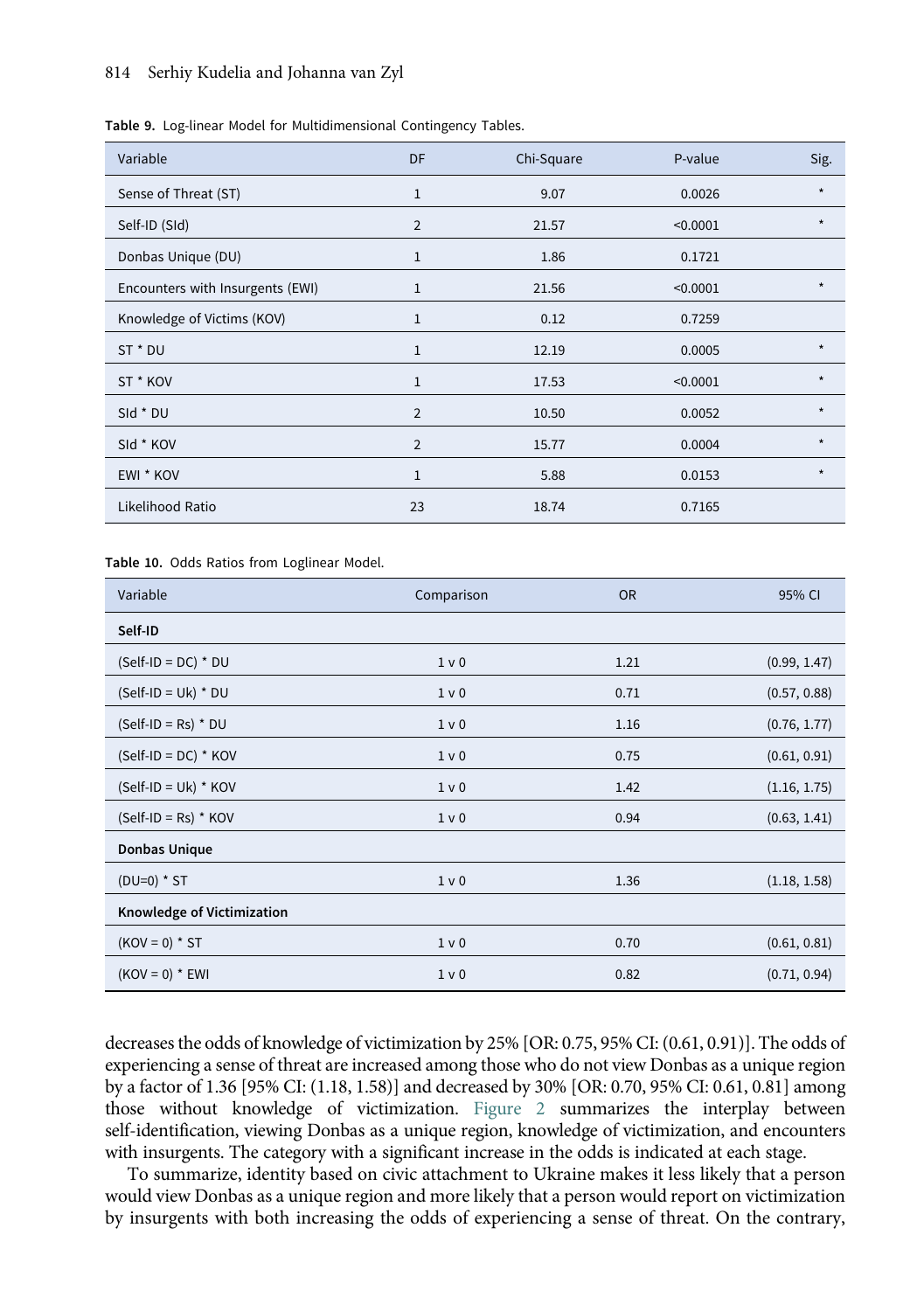<span id="page-14-0"></span>

Figure 2. Schematic of the category in which the odds are increased for significant interrelated two-way associations from the log-linear model. Interaction level A: Self-identification (SId) with viewing Donbas as a unique region (DU) and selfidentification with knowledge of victimization (KOV). Interaction level B: Viewing Donbas as a unique region with a sense of threat, knowledge of victimization with a sense of threat (ST), and knowledge of victimization with encounters with insurgents (EWI).

regional identity makes the reporting of insurgent victimization less likely and heightens the likelihood of seeing Donbas as unique, which in turn are associated with a lower sense of threat from insurgents. The results from the log-linear model further corroborate the logistic regression results with a combined viewpoint of a sense of threat and knowledge of victimization. In addition, both variables are found to be important to describe the responses from the survey without prespecifying any particular variable as the dependent factor.

## Discussion of the Results

The findings of this study suggest that respondents with localized forms of identity (regional or town-based) in Donbas had strong in-group biases toward the insurgents. They were more likely to attribute ideational motives to their actions, experience no threat from insurgents, and indicate no knowledge of insurgent victimization. This corresponds with the expectations of the theory of asymmetric effect, which suggests that civilians condition their assessments of combatants based on their group membership (Lyall, Blair, and Imai [2013](#page-19-0)). If they view themselves as belonging to the same group as rebels, they are more likely to accentuate positive aspects of their actions and ignore or downplay their negative consequences. Consistency of results across a variety of attitudinal questions resolves the endogeneity problem that may arise when using reported civilian victimization as the sole measure of in-group bias (Lyall, Blair, and Imai [2013\)](#page-19-0). Identity variable should then be added to the causal chain accounting for the onset of the armed conflict in Donbas. The formation of armed groups calling for independence of two Donetsk and Luhansk oblasts and the first violent clashes with Ukrainian forces juxtaposed regional with national identity, which allowed these groups to draw support from broader segments of the public aligned along a new identity cleavage. The role of activated regional identity could then be critical in escalating the conflict from an uprising by several small armed groups to an insurgency campaign involving thousands of local civilians who actively contributed to the uprising.<sup>[16](#page-18-0)</sup>

These conclusions may be puzzling given that support for Donbas secession from Ukraine among the region's residents has been low throughout its independence. How could separatist entrepreneurs turn regional identity into a vehicle of popular mobilization behind a secessionist cause? Prior research on regional identity dynamics points to several possible mechanisms. Just like ethnic identity of a territorially concentrated minority group, regional identity coexists with national identity, but it is not necessarily fully nested in the national identity category (Hierro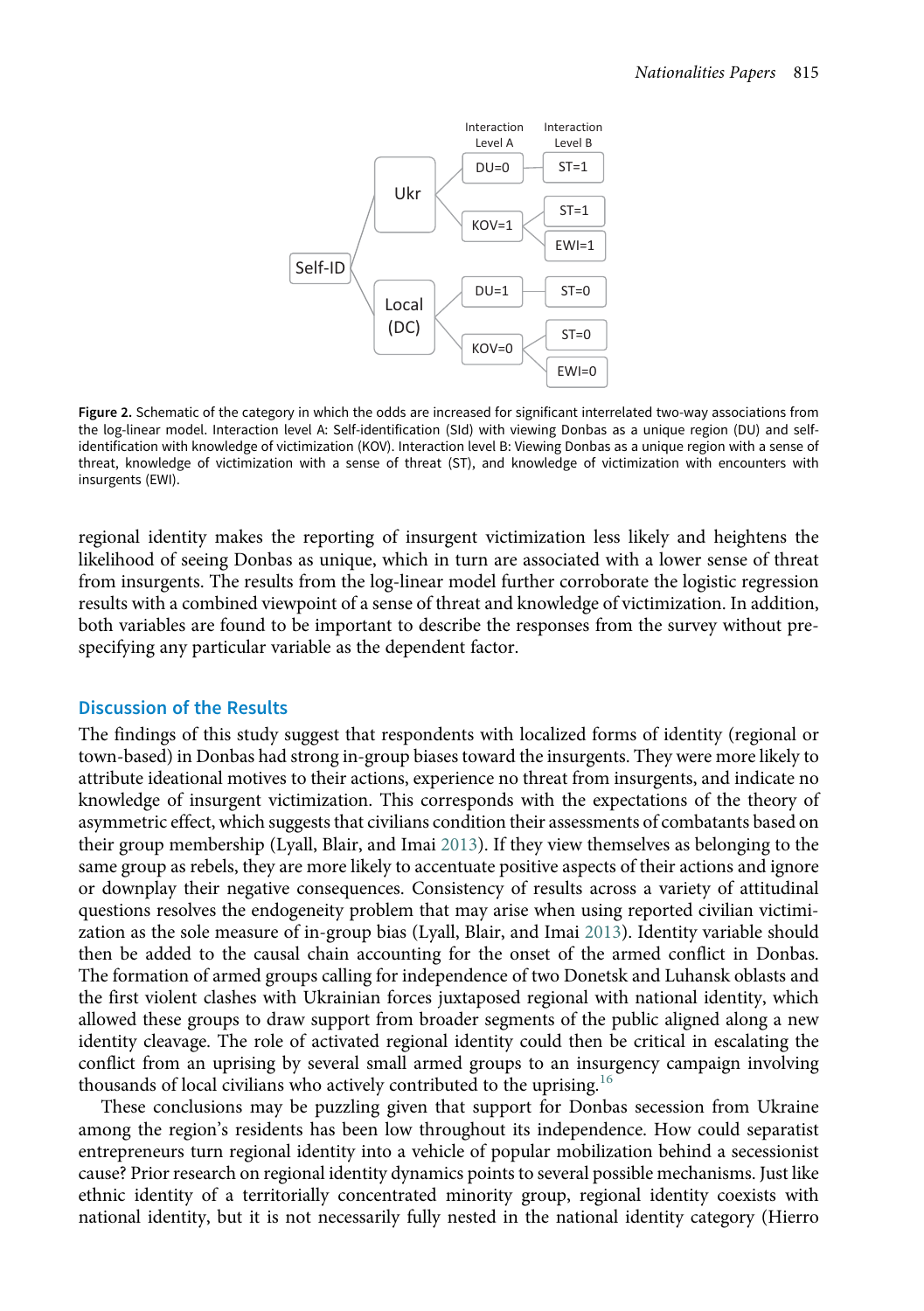and Galleo [2016\)](#page-19-0). This means that for some members of a group their activated regional identity may be complementary with national identity, while others see it as being in contradiction with some or each of its attributes. When such contradictions emerge, national and regional identities would have a cross-cutting character that would make some regional identifiers exclude themselves from the national group. Donbas identity holders could then be differentiated based on their relationship to national Ukrainian identity. On one side of an identity continuum are those who embrace all attributes of Ukrainian national identity while maintaining their attachment to the region (dual identifiers). In the middle are those who can accept civic attributes of national identity (sense of belonging to the Ukrainian state), but refuse to identify with its cultural attributes or nation-building myths (partial identifiers). Finally, the third type of Donbas identity holders reject both civic and cultural attributes of Ukrainian identity along with its nationalizing myths (exclusivist identifiers). They hold a Ukrainian passport, but privately have never accepted Ukraine as their own state. Each of these identity types has a set of corresponding political preferences. Dual identifiers are more likely to support an administrative status quo, Ukraine's unitary status, and European integration. Partial identifiers are more predisposed to supporting an autonomous status for Donbas and Ukraine's federalization as well as economic union with Russia. Finally, an exclusivist identity type is the one favoring Donbas separation or Ukraine's full integration with Russia.

The extent of cross-cuttingness between national and regional identities has depended on the relative size of each group. Partial and dual identifiers prevailed in Donbas for most of the postindependence years, which made separatism a marginal phenomenon in the region. However, the rise of anti-government protests in Kyiv in November 2013 produced intense regional polarization within Ukraine. The prominence of far-right groups during the violent clashes with the police in January–February 2014 allowed the Russian media to frame the Euromaidan revolution as an attempted Western-sponsored nationalist coup. It also raised fears about further ethnonationalist redefinition of Ukrainian identity and the negative consequences of cutting economic ties with Russia. The cumulative effect of these developments was an overall shift in the direction of a more exclusivist identification with Donbas among its residents as a means of withstanding a national-izing wave from Kyiv.<sup>[17](#page-18-0)</sup> Dual identifiers were then likely to take a more ambivalent stance toward Ukrainian statehood demanding a referendum on regional autonomy or withdrawing from politics all together.<sup>[18](#page-18-0)</sup> Partial identifiers, on the other hand, were more likely to side with exclusivists and withdraw their "contingent consent" behind Ukrainian statehood. The resulting outcome was a heightened cross-cutting nature of national and regional identities and the rise of popular support for emerging armed groups which rejected dual or partial identification with Ukraine.

The growing embrace of exclusively defined Donbas identity facilitated the insurgency by creating a base of civilian support behind the insurgent units. Access to such a support base was critical for consolidating insurgent control for four reasons. Firstly, it provided rebels with access to resources in the form of food or financial donations, which might be particularly important in the case of resource-scare insurgent campaigns. In our poll two-thirds of respondents (63.2%) indicated that locals offered various types of assistance to the rebels with the most common being food supplies. Secondly, it provided insurgents with a pool of recruits to consolidate territorial control and sustain resistance in the face of counterinsurgent operations (Kudelia [2019](#page-19-0)). Thirdly, civilian supporters became a source of information, which allowed for selective application of violence against internal and external opponents (Kalyvas [2006](#page-19-0)). Finally, civilian support, particularly during the so-called referendum on May 11, 2014, served the purpose of external legitimation of separatist leaders, who positioned themselves as advocates of broader group interests rather than as a self-serving criminal entity.

The findings presented in the article suggest a different explanation for the regional concentration of the armed conflict in Ukraine. The existing accounts explain failure of separatist efforts in other parts of southeastern Ukraine by pointing to the coercive power of pro-Ukrainian oligarchs or weaker economic ties to Russia (Portnov [2015;](#page-20-0) Zhukov [2016\)](#page-20-0). However, if support behind local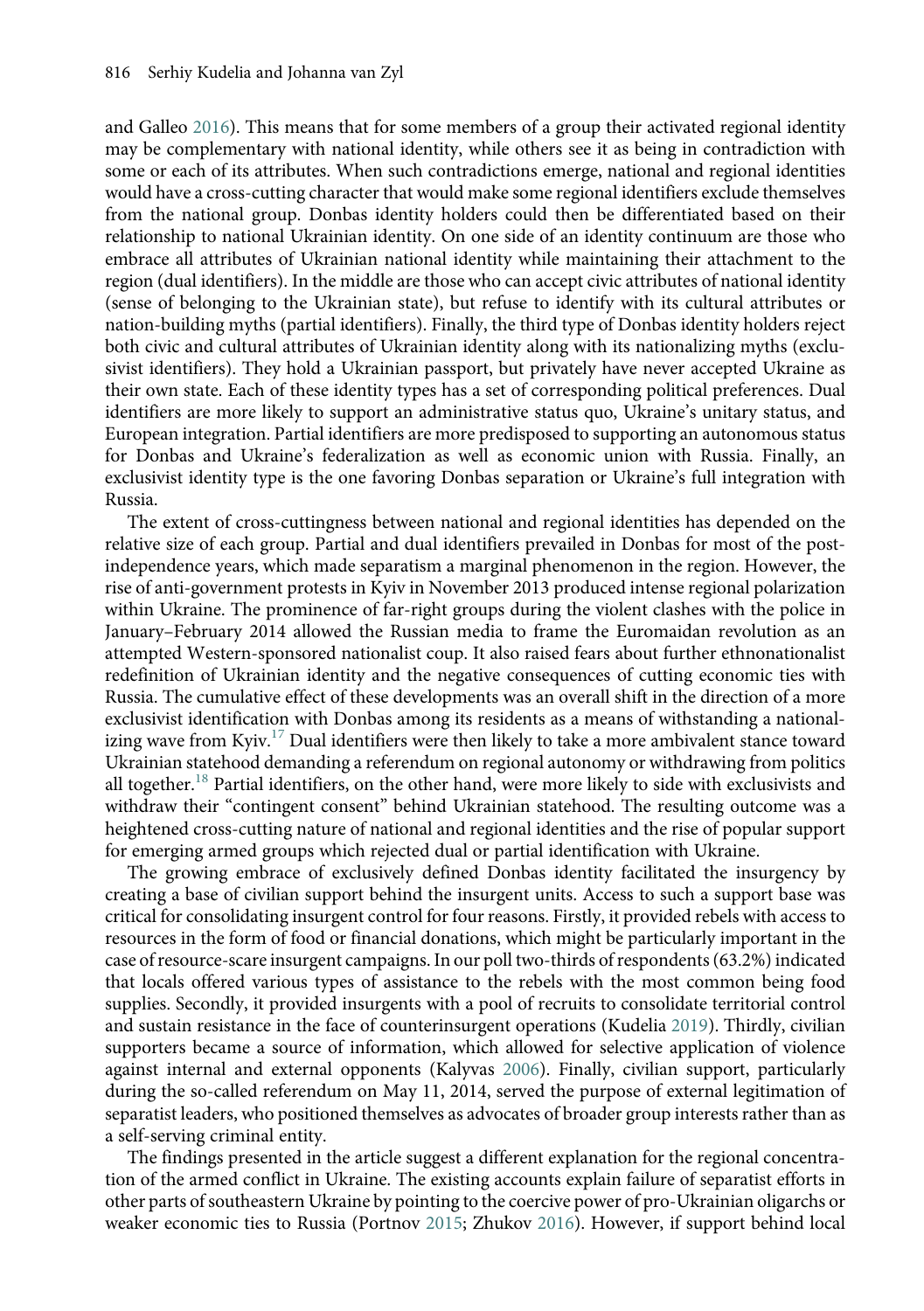rebel groups results from increasing salience of the regional cleavage and growing incompatibility between regional and national identities, as this article suggests, successful large-scale insurgency could emerge only in the areas with an activated regional identity redefined in exclusivist terms. Hence, despite Moscow's backing of separatist activists in other regions with Russian-speaking majorities, like Odesa or Kharkiv, they failed to mobilize broader public support due to the weakness of pre-existing regional identity open to an exclusivist redefinition anywhere outside Donbas. $19$ 

## Conclusion

Theoretical approaches to explaining the onset of civil wars have gradually moved away from a structural focus of earlier studies and to the study of microfoundations of the armed conflicts (Kalyvas [2006](#page-19-0); Staniland [2012](#page-20-0); Lewis [2016;](#page-19-0) Balcells [2017\)](#page-18-0). This article suggests the viability of this approach for the study of the onset of the armed conflict in Donbas, which has earlier been viewed in predominantly macro-level terms. It demonstrates the significance of regional cleavages for explaining the escalation of the armed conflict in Donbas and the sustained insurgency campaign. It reveals how civilian attitudes toward insurgents were shaped by individual identity choices creating strong positive or negative biases regarding the separatist rebellion. Those who identified themselves primarily with the region or their towns of residence were more likely to convey a more favorable view of insurgents and feel less intimidated in their presence. By contrast, Ukrainian identifiers were more likely to indicate disapproval of insurgents, interpret their motives through a material lens, and report sensing fear when encountering them. Donbas identifiers were also much less likely to acknowledge civilian abuse by the rebel side than those with Ukrainian identity.

These findings suggest several potential avenues for micro-level research in the study of the outbreak of armed conflict in Donbas. Firstly, to fully account for the origins of the conflict requires close examination of the formation and composition of initial self-defense groups and the type of rhetoric they used in addressing local civilians. This will allow for the examination of the rise in salience of regional identity cleavage and the relative significance of internal and external actors (Russia) for its redefinition in exclusivist terms. Secondly, there needs to be further research of the mechanisms of recruitment and mobilization into rebel groups at the early stage of the war with a focus on the use of identity frames. Thirdly, understanding of initial dynamics of insurgency requires the study of rebel governance and its relationship with civilians, particularly various types of social control that insurgents used to encourage civilian cooperation. The article also has implications for designing effective state policies following the end of the conflict. If strong regional identity played a prominent role at the outset of the war, it is likely to have only solidified in rebelheld areas after years of their de facto separation from Ukraine. Meanwhile, many policy innovations of the Ukrainian government since 2014, particularly in educational and language spheres, were based on ethnocentric ideas about the need to achieve a greater homogeneity of the Ukrainian nation. Successful reintegration of parts of Donbas would then require adjusting state policies to the often divergent cultural needs of local residents in order to allow greater compatibility between national and localized identity types.

Acknowledgments. The authors would like to thank Jack Tubbs, Nina Potarska, Svitlana Nidzvetska, Galya Rusanevich, Serhiy Solodko, Anton Pechenkin, Anastasia Lykholat, and the two anonymous reviewers for their comments and assistance with various parts of this project.

Financial Support. The original survey used in this article was supported through funds from Baylor University Research Committee Small and Mid-Range Grant Program (Project 303303305).

Disclosure. Authors have nothing to disclose.

Supplementary Materials. To view supplementary material for this article, please visit [http://dx.doi.org/10.1017/nps.2019.68.](http://dx.doi.org/10.1017/nps.2019.68)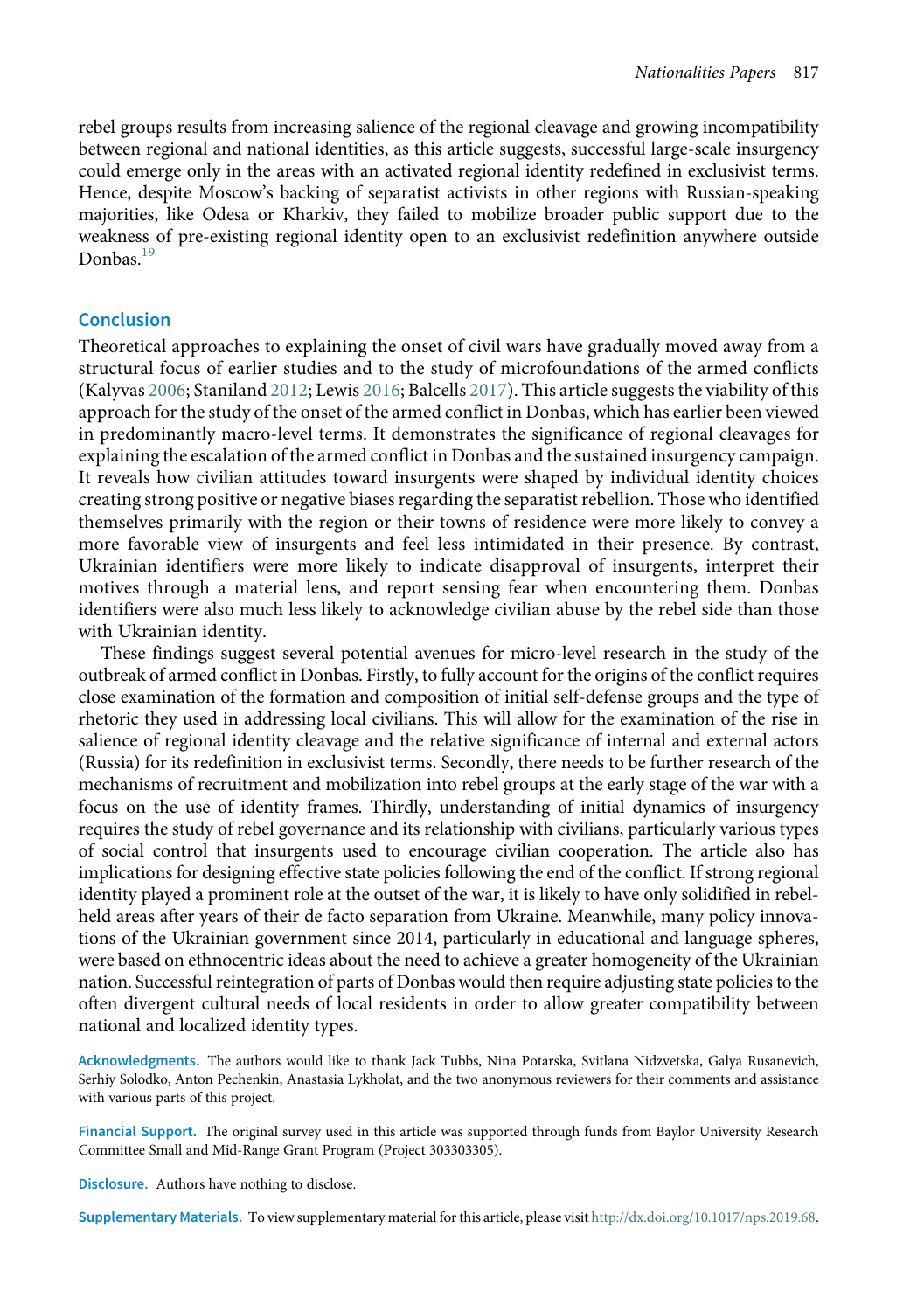## <span id="page-17-0"></span>**Notes**

- 1 For the analyses stressing Russia's role in the conflict see Kuzio and D'Anieri [2018;](#page-19-0) Kofman et al. [2017;](#page-19-0) Bukkvol [2016;](#page-18-0) Galeotti [2016;](#page-18-0) Mitrokhin [2015](#page-19-0); Reisinger and Golts [2014](#page-20-0). The studies of the conflict as a largely locally-driven rebellion include Pechenkina et al. [2018](#page-19-0); Katchanovski [2016](#page-19-0); Robinson [2016;](#page-20-0) Zhukov [2016](#page-20-0); Giuliano [2015.](#page-18-0) Wilson [\(2016\)](#page-20-0) attributes escalation of the conflict equally to actions of local elites and Russia.
- 2 For the definitions of irregular insurgency see Eli Berman and Aila M. Matanock [\(2015\)](#page-18-0). The data set of armed conflicts compiled by the Uppsala Conflict Data Program has categorized the conflict in Ukraine as an internationalized internal armed conflict that "occurs between the government of a state and one or more internal opposition groups with intervention from other states" (UCDP 2018).
- 3 "Resistance Factors and Special Forces Areas Ukraine," report prepared by Georgetown University Research Project, August 1957 (declassified on September 11, 2013): [https://www.](https://www.cia.gov/library/readingroom/document/cia-rdp81-01043r002300220007-1) [cia.gov/library/readingroom/document/cia-rdp81-01043r002300220007-1](https://www.cia.gov/library/readingroom/document/cia-rdp81-01043r002300220007-1).
- 4 This increased from 55.7% in 1994 and 56.4% in 1999. See Yaroslav Hrytsak,"Istoria dvoh mist: Lviv i Donetsk u porivnialniy perspektyvi," Ukraina Moderna, 2007, 50.
- 5 By contrast, respondents in Lviv identified equally as a Ukrainian (72.5%) and a Lviv resident (71.3%). Yaroslav Hrytsak, "Istoria dove mist: Lviv i Donetsk u porivnialniy perspektyvi", Ukraina Moderna, 2007, p. 49.
- 6 This does not mean, of course, that the intensity of opposition to Ukrainian independence in Donbas remained at this level for the entire 20 years. However, these results are noteworthy given the proximity of the polling dates to the beginning of the armed conflict in Donbas. See "Dynamika patriotychnyh nastroiv," Rating Group, August 20, 2013, [http://ratinggroup.](http://ratinggroup.ua/research/ukraine/dinamika_patrioticheskih_nastroeniy.html) [ua/research/ukraine/dinamika\\_patrioticheskih\\_nastroeniy.html](http://ratinggroup.ua/research/ukraine/dinamika_patrioticheskih_nastroeniy.html).
- 7 Rating Group, October 2013, [https://es.slideshare.net/Ratinggroup/2013-27238947.](https://es.slideshare.net/Ratinggroup/2013-27238947)
- 8 Of all respondents 35.8% said residence in Donbas and 15.7% said residence in their hometown were their indispensable characteristics. By contrast, in two Western Ukrainian oblasts (Lviv and Ivano-Frankivsk) Ukrainian citizenship was an indispensable characteristic for 49.7%. See Kononov and Khobta, [2014](#page-19-0).
- 9 Controlling for age, revolutionaries were eight times more likely to be from Western Ukraine, while counter-revolutionaries were six times more likely to be from Donetsk oblast (Beissinger [2013\)](#page-18-0).
- 10 Rating, March [2014](#page-20-0), [http://ratinggroup.ua/files/ratinggroup/reg\\_files/rg\\_ter.ustriy\\_ua\\_](http://ratinggroup.ua/files/ratinggroup/reg_files/rg_ter.ustriy_ua_032014.pdf) [032014.pdf](http://ratinggroup.ua/files/ratinggroup/reg_files/rg_ter.ustriy_ua_032014.pdf). These results were corroborated in April-March 2014 survey showing that 23% of respondents in Donbas were in favor of joining another state and 8% supported creating an independent state (Katchanovski [2014](#page-19-0)).
- 11 See Appendix for the exact wording of the questions in the survey.
- 12 Based on 2001 census results, the share of native Ukrainian speakers and of native Russian speakers was respectively 24.1% and 74.92% in Donetsk oblast and 30% and 68.8% in Luhansk oblast. See Vseukrains'kyi perepys naselennia 2001, <http://2001.ukrcensus.gov.ua/regions/>.
- 13 Out of those with localized identities, 38% identified primarily with their town and 14% identified with Donbas. I count both as category dimensions of regional identity. The identity category of "Ukrainian citizen" combines both ethnic and civic dimensions of national identity.
- 14 Respondents were asked to name the language they predominantly use at home rather than their native language. The survey did not ask about the ethnicity of respondents for ethical reasons since it could be viewed as a sensitive question in the postwar setting. Therefore, ethnicity is not included in the multivariate analysis.
- 15 We recognize that under certain circumstances nonsignificant variables in univariate analysis may prove to be significant in multivariate models. However, we sought to simplify our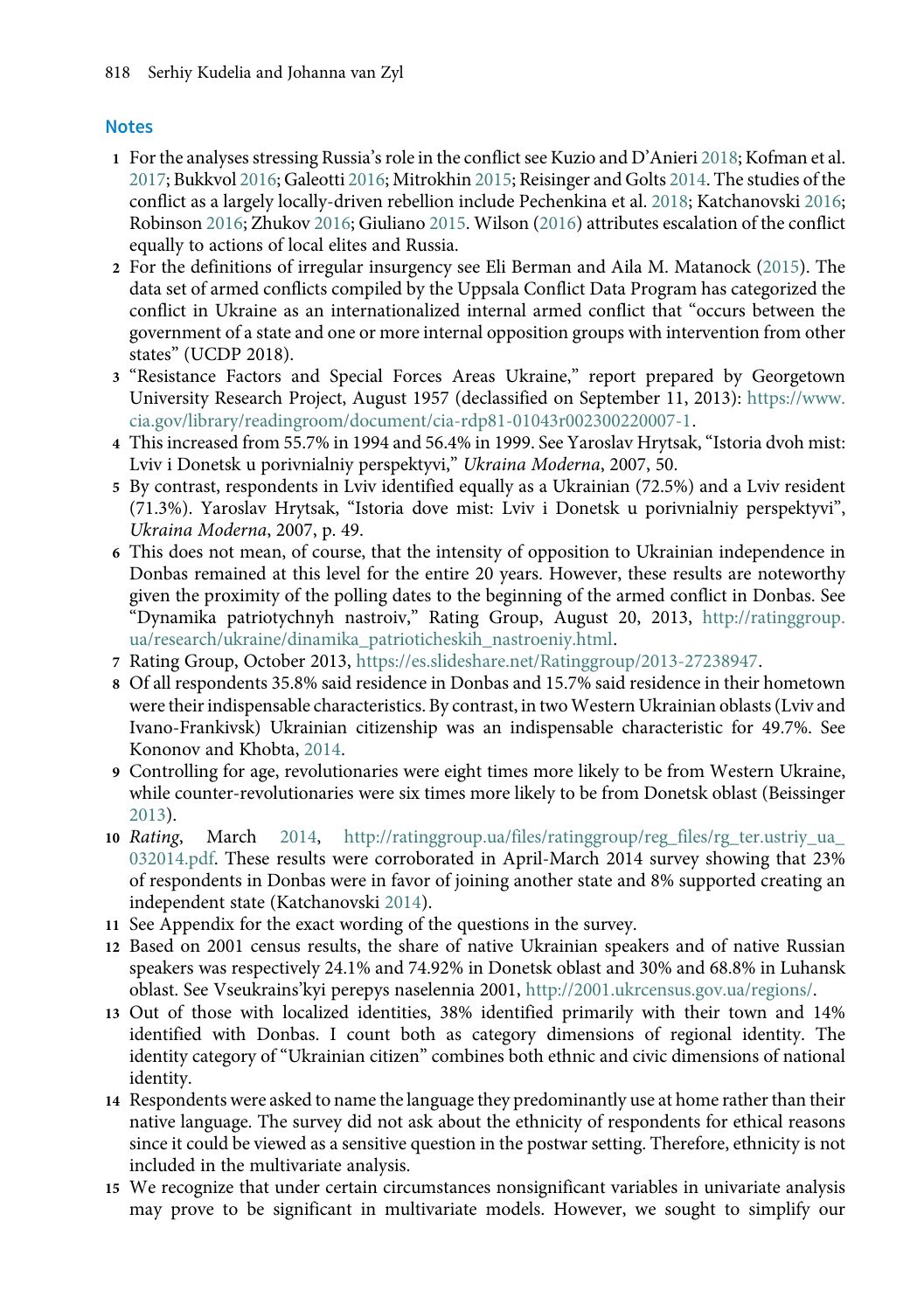<span id="page-18-0"></span>multivariate models since our primary variables of interest based on the stated hypotheses are related to the identity of respondents.

- 16 Lewis ([2016](#page-19-0)) observes a similar mechanism in Uganda where rebels first organized themselves and then used ethnic identity appeals to secure broader public support and expand the rebellion.
- 17 As Petersen (2002; [2012](#page-20-0)) suggests, in moments of high uncertainty, political tumultuous emotions such as fear or anger in the face of violence, may influence individual responses. The trajectory of identity shift may then reflect the intensity of emotions experienced by a given Donbas resident. This hypothesis, however, is difficult to test empirically.
- 18 Hierro and Calleo ([2016](#page-19-0)) describe similar reactions on the part of dual identifies among Catalans in response to a secessionist movement in Catalonia.
- 19 For evidence of attempts by individuals close to the Kremlin to incite pro-Russian mobilization in Ukraine see Roman Olearchyk and Neil Buckley, "Ukraine gathers evidence to try to force Russia to court," Financial Times, September 12, 2016, [https://www.ft.com/content/b8158788-](https://www.ft.com/content/b8158788-767d-11e6-b60a-de4532d5ea35) [767d-11e6-b60a-de4532d5ea35.](https://www.ft.com/content/b8158788-767d-11e6-b60a-de4532d5ea35) The validity of our hypothesis regarding the reasons for their failure would require further empirical research.

## References

Balcells, Laia. 2017. Rivalry and Revenge: The Politics of Violence during Civil War. New York: Cambridge University Press.

- Bates, Robert. 1974. "Ethnic Competition and Modernization in Contemporary Africa." Comparative Political Studies 6 (4): 457–484.
- Bates, Robert. 1983. Essays on the Political Economy of Rural Africa. Berkley, CA: University of California Press.
- Barrington, Lowell, and Regina Faranda. 2009. "Reexamining Region, Ethnicity, and Language in Ukraine." Post-Soviet Affairs 25 (3): 232–256.
- Beissinger, Mark R. 2013. "The Semblance of Democratic Revolution: Coalitions in Ukraine's Orange Revolution." American Political Science Review 17 (3): 574–592.
- Bekeshkina, Iryna. 1994. "Stavlennia naselennia Skhodu i Pivdnia Ukrainy do problem nezalezhnosti, porivnial'ni otsinky sytuatsii u Rosii i v Ukraini." Politychnyi Portret Ukrainy 9: 44–49.
- Berman, Eli and Aila M. Matanock. 2015. "The Empiricists' Insurgency." Annual Review of Political Science 18: 443–464.

Bormann, Nils-Christian, Lars-Erik Cederman, and Manuel Vogt. 2017."Language, Religion, and Ethnic Civil War."Journal of Conflict Resolution 61 (4): 744–771.

Brown, Roger, and James Kulik. 1977. "Flashbulb Memories." Cognition 5 (1): 73–99.

- Bukkvol, Tor. 2016. "Russian Special Operations Forces in Crimea and Donbas." Parameters 46 (2): 13–21.
- Cederman, Lars-Erik, Kristian Gleditsch, and Halvard Buhaug. 2013. Inequality, Grievances, and Civil War. Cambridge, UK: Cambridge University Press.
- Chandra, Kanchan. 2012. "Attributes and Categories: A New Conceptual Vocabulary for Thinking about Ethnic Identity." In Constructivist Theories of Ethnic Politics, edited by Kanchan Chandra, 97–131. Oxford, UK: Oxford University Press.
- Chandra, Kanchan. 2012. "How Ethnic Identities Change." In Constructivist Theories of Ethnic Politics, edited by Kanchan Chandra, 132–178. Oxford, UK: Oxford University Press.

Collier, Paul, and Anke Hoeffler. 2004. "Greed and Grievance in Civil War." Oxford Economic Papers 56 (4): 563–695.

- Cox, Gary W. 1997. Making Votes Count: Strategic Coordination in the World's Electoral Systems. Cambridge, UK: Cambridge University Press.
- Galeotti, Mark. 2016. "Hybrid, Ambiguous, and Non-linear? How New is Russia's 'New Way of War'?" Small Wars & Insurgencies 27 (2): 282–301.
- General'na Prokuratura Ukrainy. 2017. Rezul'taty rozsliduvannia Ilovais'koi trahedii. [https://www.gp.gov.ua/ua/news.html?\\_](https://www.gp.gov.ua/ua/news.html?_m=publications_t=recid=213793) [m=publications&\\_t=rec&id=213793](https://www.gp.gov.ua/ua/news.html?_m=publications_t=recid=213793)
- Giuliano, Elise. 2015. "The Social Bases of Support for Self-Determination in East Ukraine." Ethnopolitics 14 (5): 513–522.
- Giuliano, Elise. 2018. "Who Supported Separatism in Donbas? Ethnicity and Popular Opinion at the Start of the Ukraine Crisis." Post-Soviet Affairs 34 (2–3): 158–178.
- Gubarev, Pavel. 2016. Fakel Novorossii. Piter.
- Habyarimana, James, Macartan Humphreyes, Daniel Posner, and Jeremy Weinstein. 2007. "Why Does Ethnic Diversity Undermine Public Goods Provision?" American Political Science Review 101 (4): 709–725.
- Hale, Henry. 2010. "Ukraine: The Uses of Divided Power." Journal of Democracy 21 (3): 84–98.
- Hardin, Russel. 1997. One for All: The Logic of Group Conflict. Princeton, NJ: Princeton University Press.
- Hepp, Urs, Alex Gamma, Gabriella Milos, Dominique Eich, Vladeta Ajdacic-Gross, Wulf Rössler, Jules Angst, and Ulrich Schnyder. 2006. "Inconsistency in Reporting Potentially Traumatic Events." British Journal of Psychiatry 188 (3): 278–283.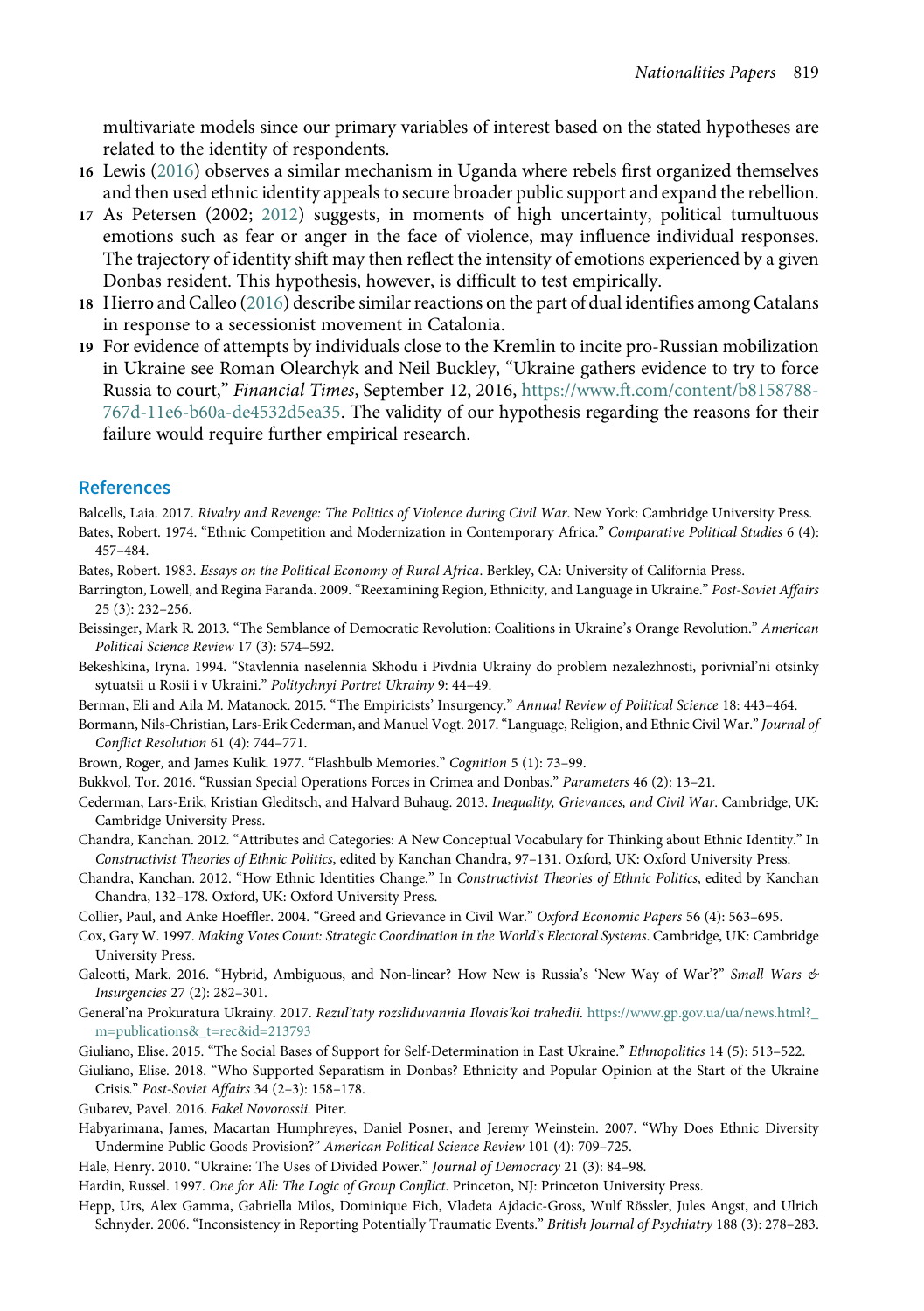<span id="page-19-0"></span>Hierro, Maria Jose, and Aina Gallego. 2016. "Identities in Between: Political Conflict and Ethnonational Identities in Multicultural States." Journal of Conflict Resolution, published online December 30: 1–26.

Horowitz, Donald L. 1985. Ethnic Groups in Conflict. Berkley: University of California Press.

- Humphreys, Macartan, and Jeremy M. Weinstein. 2008. "Who Fights? The Determinants of Participation in Civil War." American Journal of Political Science 52 (2): 436–455.
- Ishchenko, Volodymyr. 2016. "Far right participation in the Ukrainian Maidan protests: an attempt of systematic estimation." European Politics and Society 17 (4): 453–472.
- Judah, Tim. 2015. In Wartime: Stories from Ukraine. London: Allen Lane/Penguin Books.

Kalyvas, Stathis. The Logic of Violence in Civil War. Cambridge: Cambridge University Press, 2006.

Kalyvas, Stathis. 2008. "Ethnic Defection in Civil War." Comparative Political Studies 41 (8): 1043–1068.

- Katchanovski, Ivan. 2014. "What do citizens of Ukraine actually think about succession?" The Washington Post. July 20. [https://](https://www.washingtonpost.com/news/monkey-cage/wp/2014/07/20/what-do-citizens-of-ukraine-actually-think-about-secession/?utm_term=.e712d95c3be0) [www.washingtonpost.com/news/monkey-cage/wp/2014/07/20/what-do-citizens-of-ukraine-actually-think-about-seces](https://www.washingtonpost.com/news/monkey-cage/wp/2014/07/20/what-do-citizens-of-ukraine-actually-think-about-secession/?utm_term=.e712d95c3be0) [sion/?utm\\_term=.e712d95c3be0](https://www.washingtonpost.com/news/monkey-cage/wp/2014/07/20/what-do-citizens-of-ukraine-actually-think-about-secession/?utm_term=.e712d95c3be0)
- Katchanovski, Ivan. 2016. "The Separatist War in Donbas: A Violent Break-up of Ukraine?" European Politics and Society 17 (6): 473–489.
- Kofman, Michael, Katya Migacheva, Brian Nichiporuk, Andrew Radin, Olesya Tkacheva, and Jenny Oberholtzer. 2017. "Lessons from Russia's Operations in Crimea and Eastern Ukraine." RAND Corporation Report.
- Kononov, Illia. 2005. Donbas v Etnokulturnyh Koordynatah Ukrainy (sociological analysis). Doctoral Dissertation Thesis. Taras Shevchenko Luhansk National Pedagogical University.
- Kononov, Illia, and Svitlana Khobta. 2014. Zvit za Resul'tatamy Doslidzhennia "Zhyttevi Svity Skhodu i Zahodu Ukrainy." Taras Shevchenko Luhansk National Pedagogical University.
- Kornilov, Dmitriy. 2012. "Otchaiannaia respublika." Blog Vladimira Kornilova: [http://kornilov.name/otchayannaya](http://kornilov.name/otchayannaya-respublika/)[respublika/](http://kornilov.name/otchayannaya-respublika/)
- Kotyhorenko, Viktor et al. 2014. Donbas v Etnopolitychnomu Vymiri. Kyiv: Kuras Institute of Political and Ethnonational Studies.
- Kudelia, Sergiy. 2019. "How They Joined? Militants and Informers in the Armed Conflict in Donbas." Small Wars & Insurgencies 30 (2): 279–306.
- Kul'chytskyi, Stanislav, and Larysa Yakubova. 2016. Trysta Rokiv Samotnosti: Ukrains'kyi Donbas u Poshukah Smysliv i Bat'kivshchyny. Kyiv: Klio.
- Kuromiya, Hiroaki. 1998. Freedom and Terror in the Donbas: A Ukrainian-Russian Borderland, 1870s–1990s. Cambridge, UK: Cambridge University Press.
- Kuzio, Taras, and Paul D'Anieri. 2018. The Sources of Russia's Great Power Politics: Ukraine and the Challenge to the European Order. E-International Relations Publishing.
- Laitin, David. 1995. "National Revivals and Violence." European Journal of Sociology 36 (1): 3-43.
- Laitin, David. 1998. Identity in Formation: The Russian-speaking Populations in the Near Abroad. Ithaca, NY: Cornell University Press.
- Laitin, David. 2000. "Language conflict and violence: the straw that strengthens the camel's back." European Journal of Sociology 41 (1): 97–137.
- Lewis, Janet. 2016. "How Does Ethnic Rebellion Start?" Comparative Political Studies 50 (10): 1420-1450.
- Lyall, Jason, Graeme Blair, and Kosuke Imai. 2013."Explaining Support for Combatants during Wartime: A Survey Experiment in Afghanistan." American Political Science Review 107 (4): 679–705.
- Matsuzato, Kimitaka. 2017. "The Donbass War: Outbreak and Deadlock." Demokratizatsiya: The Journal of Post-Soviet Democratization 25 (2): 175–200.
- Matveeva, Anna. 2016. "No Moscow Stooges: Identity Polarization and Guerilla Movement in Donbass." Southeast European and Black Sea Studies 16 (1): 25–50.
- McCauley, John. 2014. "The Political Mobilization of Ethnic and Religious Identities in Africa." American Political Science Review 108 (4): 801–816.
- Melvin, Neil. 1995. Russians beyond Russia: The Politics of National Identity. London, UK: Royal Institute of International Affairs.
- Mitrokhin, Nikolay. 2015. "Infiltration, Instruction, Invasion: Russia's War in Donbass." Journal of Soviet and Post-Soviet Politics and Society 1 (1): 219–249.
- Nair, Gautam and Nicholas Sambanis. 2019. "Violence Exposure and Ethnic Identification: Evidence from Kashmir." International Organization 73 (2): 329–363.
- Osipian, Ararat L., and Alexandr Osipian. 2006. "Why Donbas Votes for Yanukovych: Confronting the Ukrainian Orange Revolution." Demokratizatsiya: The Journal of Post-Soviet Democratization 14 (4): 495–517.
- Osipian, Alexandr. 2015. "Historical Myths, Enemy Images, and Regional Identity in the Donbass Insurgency (Spring 2014)." Journal of Soviet and Post-Soviet Politics and Society 1 (1): 109–140.
- Pechenkina, Anna, Andrew W. Bausch, and Kiron Skinner. 2018. "The Pitfalls of List Experiments in Conflict Zones." Civil Wars 20 (3): 408–435.